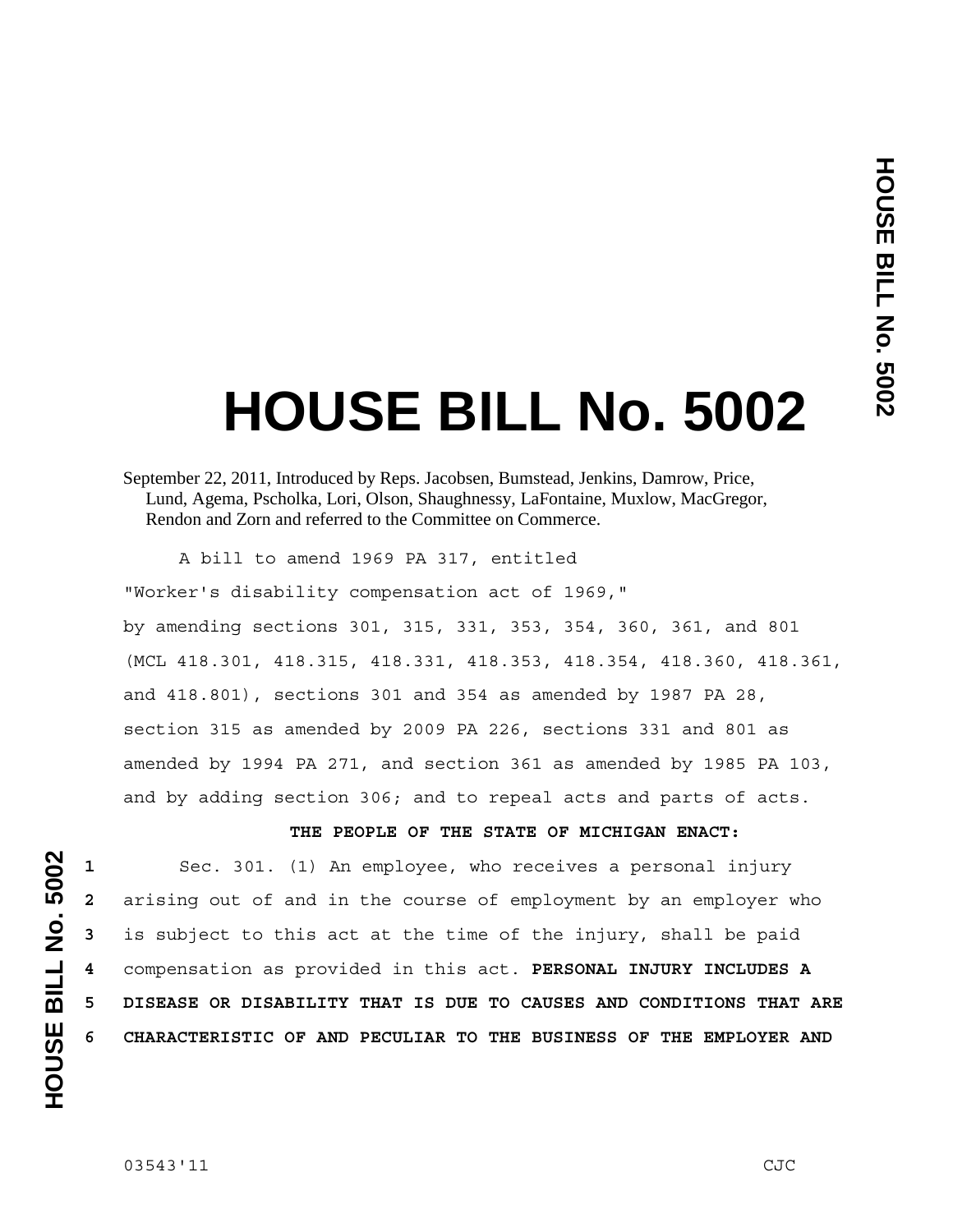**1 THAT ARISE OUT OF AND IN THE COURSE OF EMPLOYMENT. A PERSONAL 2 INJURY COVERED UNDER THIS ACT IS COMPENSABLE IF IT CAUSES, 3 CONTRIBUTES TO, OR AGGRAVATES PATHOLOGY IN A MANNER THAT IS 4 MEDICALLY DISTINGUISHABLE FROM THE EMPLOYEE'S PRIOR CONDITION. AN 5 ORDINARY DISEASE OF LIFE TO WHICH THE PUBLIC IS GENERALLY EXPOSED 6 OUTSIDE OF THE EMPLOYMENT IS NOT COMPENSABLE.** In the case of death **7** resulting from the personal injury to the employee, compensation **8** shall be paid to the employee's dependents as provided in this act. **9** Time of injury or date of injury as used in this act in the case of **10** a disease or in the case of an injury not attributable to a single 11 event shall be IS the last day of work in the employment in which **12** the employee was last subjected to the conditions that resulted in **13** the employee's disability or death.

2

**14** (2) Mental disabilities and conditions of the aging process, **15** including but not limited to heart and cardiovascular conditions  $\tau$ **16** shall be **AND DEGENERATIVE ARTHRITIS, ARE** compensable if contributed **17** to or aggravated or accelerated by the employment in a significant **18** manner. Mental disabilities shall be **ARE** compensable when **IF 19** arising out of actual events of employment, not unfounded **20** perceptions thereof**, AND IF THE EMPLOYEE'S PERCEPTION OF THE ACTUAL 21 EVENTS IS REASONABLY GROUNDED IN FACT OR REALITY**. **MENTAL DISABILITY 22 NOT CAUSED BY PHYSICAL TRAUMA IS COMPENSABLE ONLY IF IT RESULTS 23 FROM GREATER MENTAL STRESS AND TENSION THAN THE DAY-TO-DAY MENTAL 24 STRESS AND TENSION THAT ALL EMPLOYEES EXPERIENCE IN SIMILAR 25 EMPLOYMENT. A HERNIA IS COMPENSABLE ONLY IF IT IS OF RECENT ORIGIN, 26 RESULTS FROM A STRAIN ARISING OUT OF AND IN THE COURSE OF THE 27 EMPLOYMENT, AND IS PROMPTLY REPORTED TO THE EMPLOYER.**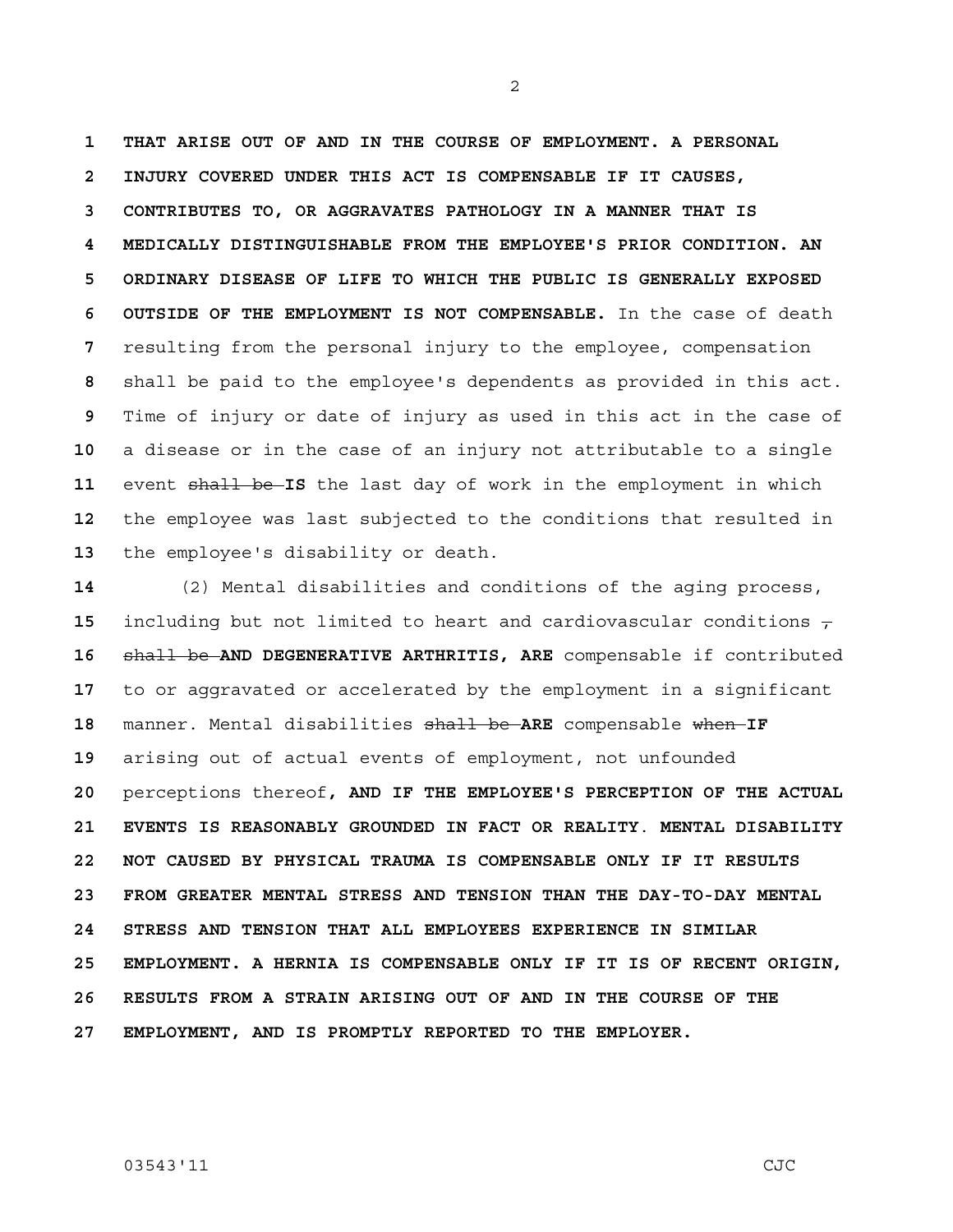(3) An employee going to or from his or her work, while on the premises where the employee's work is to be performed, and within a reasonable time before and after his or her working hours, is presumed to be in the course of his or her employment.

Notwithstanding this presumption, an injury incurred in the pursuit of an activity the major purpose of which is social or recreational is not covered under this act. Any cause of action brought for such an injury is not subject to section 131.

**9** (4) As used in this chapter "disability" **ACT:** 

**10 (A) "DISABILITY"** means a limitation of an employee's wage **11** earning capacity in work suitable to his or her qualifications and **12** training resulting from a personal injury or work**-**related disease. **13 A LIMITATION OF WAGE EARNING CAPACITY OCCURS ONLY IF A PERSONAL 14 INJURY COVERED UNDER THIS ACT RESULTS IN THE EMPLOYEE'S BEING 15 UNABLE TO PERFORM ALL JOBS PAYING THE HISTORICAL MAXIMUM WAGES IN 16 WORK SUITABLE TO THAT EMPLOYEE'S QUALIFICATIONS AND TRAINING, 17 INCLUDING WORK THAT MAY BE PERFORMED USING THE EMPLOYEE'S 18 TRANSFERABLE WORK SKILLS. A DISABILITY IS TOTAL IF THE EMPLOYEE IS 19 UNABLE TO EARN IN ANY JOB SUITABLE TO THE EMPLOYEE'S QUALIFICATIONS 20 AND TRAINING. A DISABILITY IS PARTIAL IF THE EMPLOYEE RETAINS A 21 WAGE EARNING CAPACITY AT A PAY LEVEL LESS THAN HIS OR HER 22 HISTORICAL MAXIMUM WAGES IN WORK SUITABLE TO HIS OR HER 23 QUALIFICATIONS AND TRAINING.** The establishment of disability does **24** not create a presumption of wage loss.

**25 (B) "WAGE EARNING CAPACITY" MEANS THE WAGES THE EMPLOYEE EARNS 26 OR IS CAPABLE OF EARNING, WHETHER OR NOT ACTUALLY EARNED.** 

**27 (C) "WAGE LOSS" MEANS THE AMOUNT OF WAGES LOST DUE TO A** 

03543'11 CJC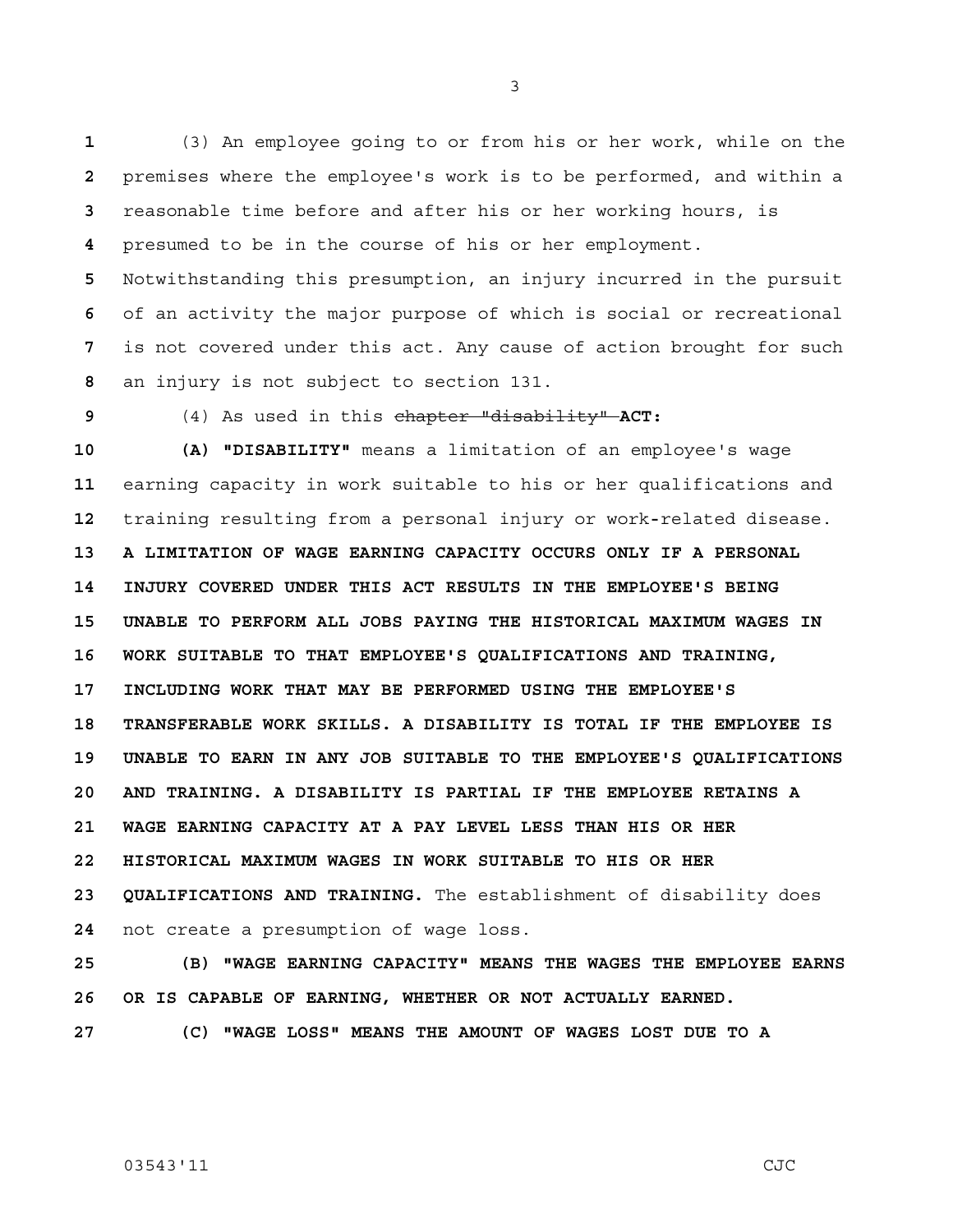**1 DISABILITY. WAGE LOSS MAY BE ESTABLISHED, AMONG OTHER METHODS, BY 2 DEMONSTRATING THE EMPLOYEE'S REASONABLE, GOOD-FAITH EFFORT TO 3 PROCURE WORK SUITABLE TO HIS OR HER WAGE EARNING CAPACITY.** 

4

**4 (5) IF A PERSONAL INJURY ARISING OUT OF THE COURSE OF 5 EMPLOYMENT CAUSES TOTAL DISABILITY AND WAGE LOSS AND THE EMPLOYEE 6 IS ENTITLED TO WAGE LOSS BENEFITS, THE EMPLOYER SHALL PAY OR CAUSE 7 TO BE PAID TO THE INJURED EMPLOYEE AS PROVIDED IN THIS SECTION 8 WEEKLY COMPENSATION EQUAL TO 80% OF THE EMPLOYEE'S AFTER-TAX 9 AVERAGE WEEKLY WAGE, BUT NOT MORE THAN THE MAXIMUM WEEKLY RATE 10 DETERMINED UNDER SECTION 355. COMPENSATION SHALL BE PAID FOR THE 11 DURATION OF THE DISABILITY.** 

**12 (6) IF A PERSONAL INJURY ARISING OUT OF THE COURSE OF 13 EMPLOYMENT CAUSES PARTIAL DISABILITY AND WAGE LOSS AND THE EMPLOYEE 14 IS ENTITLED TO WAGE LOSS BENEFITS, THE EMPLOYER SHALL PAY OR CAUSE 15 TO BE PAID TO THE INJURED EMPLOYEE AS PROVIDED IN THIS SECTION 16 WEEKLY COMPENSATION EQUAL TO 80% OF THE DIFFERENCE BETWEEN THE 17 INJURED EMPLOYEE'S AFTER-TAX AVERAGE WEEKLY WAGE BEFORE THE 18 PERSONAL INJURY AND THE EMPLOYEE'S WAGE EARNING CAPACITY AFTER THE 19 PERSONAL INJURY, BUT NOT MORE THAN THE MAXIMUM WEEKLY RATE 20 DETERMINED UNDER SECTION 355. COMPENSATION SHALL BE PAID FOR THE 21 DURATION OF THE DISABILITY.**

**22 (7)** (5) If disability is **AND WAGE LOSS ARE** established**,** pursuant to subsection (4), entitlement to weekly wage loss benefits shall be determined pursuant to this section and as follows:

**26** (a) If an employee receives a bona fide offer of reasonable **27** employment from the previous employer, another employer, or through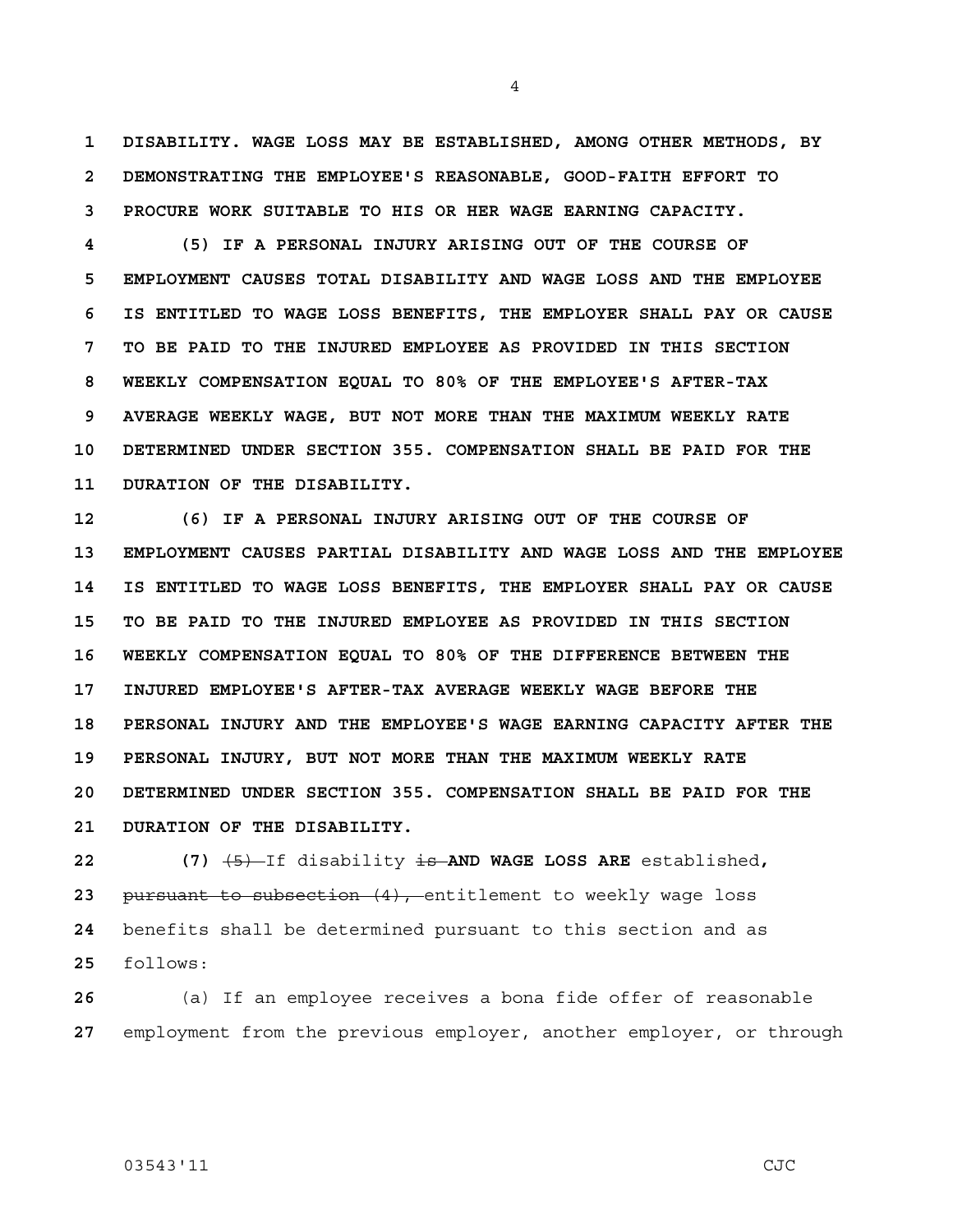the Michigan employment security commission **UNEMPLOYMENT INSURANCE 2 AGENCY** and the employee refuses that employment without good and reasonable cause**, OR IF THE EMPLOYEE IS TERMINATED FROM REASONABLE 4 EMPLOYMENT FOR FAULT OF THE EMPLOYEE**, the employee shall be considered to have voluntarily removed himself or herself from the work force and is no longer entitled to any wage loss benefits 7 under this act during the period of such-refusal.

(b) If an employee is employed and the average weekly wage of the employee is less than that which the employee received before the date of injury, the employee shall receive weekly benefits under this act equal to 80% of the difference between the injured employee's after-tax weekly wage before the date of injury and the after-tax weekly wage which **THAT** the injured employee is able to **earn EARNS** after the date of injury, but not more than the maximum weekly rate of compensation, as determined under section 355.

(c) If an employee is employed and the average weekly wage of the employee is equal to or more than the average weekly wage the employee received before the date of injury, the employee is not entitled to any wage loss benefits under this act for the duration of such **THAT** employment.

(d) If the employee, after having been employed pursuant to this subsection for 100 weeks or more loses his or her job through no fault of the employee **AND THE EMPLOYEE IS STILL DISABLED**, the employee shall receive compensation under this act pursuant to the following:**AS FOLLOWS:**

(*i*) If after exhaustion of unemployment benefit eligibility of an employee, a worker's compensation magistrate or hearing referee,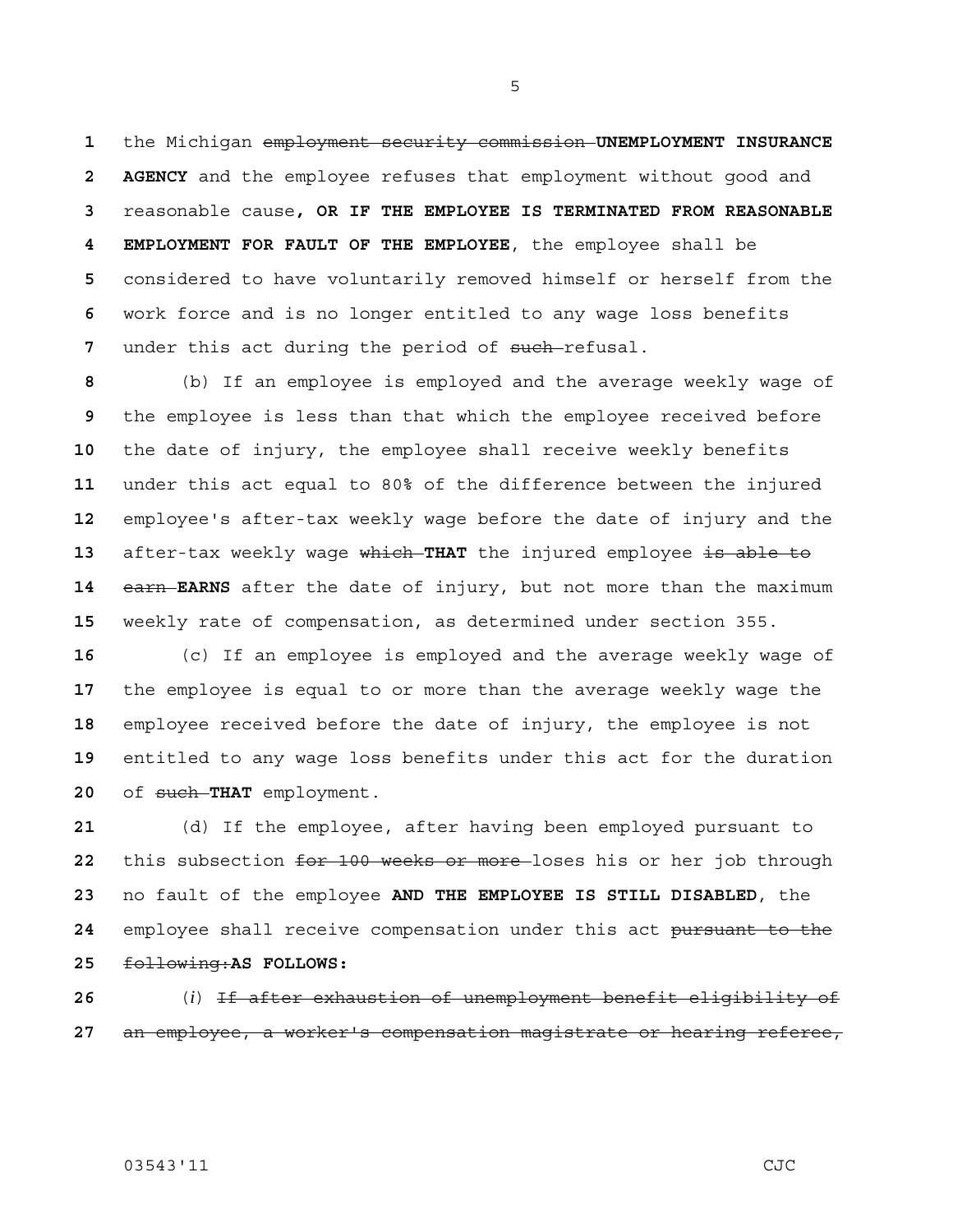as applicable, determines for any employee covered under this subdivision, that the employments since the time of injury have not established a new wage earning capacity, the employee shall receive compensation based upon his or her wage at the original date of injury. There is a presumption of wage earning capacity established for employments totalling 250 weeks or more.**IF THE EMPLOYEE WAS 7 EMPLOYED FOR LESS THAN 100 WEEKS, THE EMPLOYEE SHALL RECEIVE 8 COMPENSATION BASED UPON HIS OR HER WAGE AT THE TIME OF THE ORIGINAL 9 INJURY.** 

**10** (*ii*) The employee must still be disabled as determined pursuant **11** to subsection (4). If the employee is still disabled, he or she **12** shall be entitled to wage loss benefits based on the difference **13** between the normal and customary wages paid to those persons **14** performing the same or similar employment, as determined at the **15** time of termination of the employment of the employee, and the **16** wages paid at the time of the injury.**IF THE EMPLOYEE WAS EMPLOYED 17 FOR 100 WEEKS OR MORE BUT LESS THAN 250 WEEKS, THEN AFTER 18 EXHAUSTING UNEMPLOYMENT BENEFIT ELIGIBILITY, A WORKER'S 19 COMPENSATION MAGISTRATE MAY DETERMINE THAT THE EMPLOYMENT SINCE THE 20 TIME OF THE INJURY HAS NOT ESTABLISHED A NEW WAGE EARNING CAPACITY 21 AND, IF THE MAGISTRATE MAKES THAT DETERMINATION, BENEFITS SHALL BE 22 BASED ON HIS OR HER WAGE AT THE ORIGINAL DATE OF INJURY. IF THE 23 MAGISTRATE DOES NOT MAKE THAT DETERMINATION, THE EMPLOYEE IS 24 PRESUMED TO HAVE ESTABLISHED A POST-INJURY WAGE EARNING CAPACITY 25 AND BENEFITS SHALL NOT BE PAID BASED ON THE WAGE AT THE ORIGINAL 26 DATE OF INJURY.** 

**27** (*iii*) If the employee becomes reemployed and the employee is

## 03543'11 CJC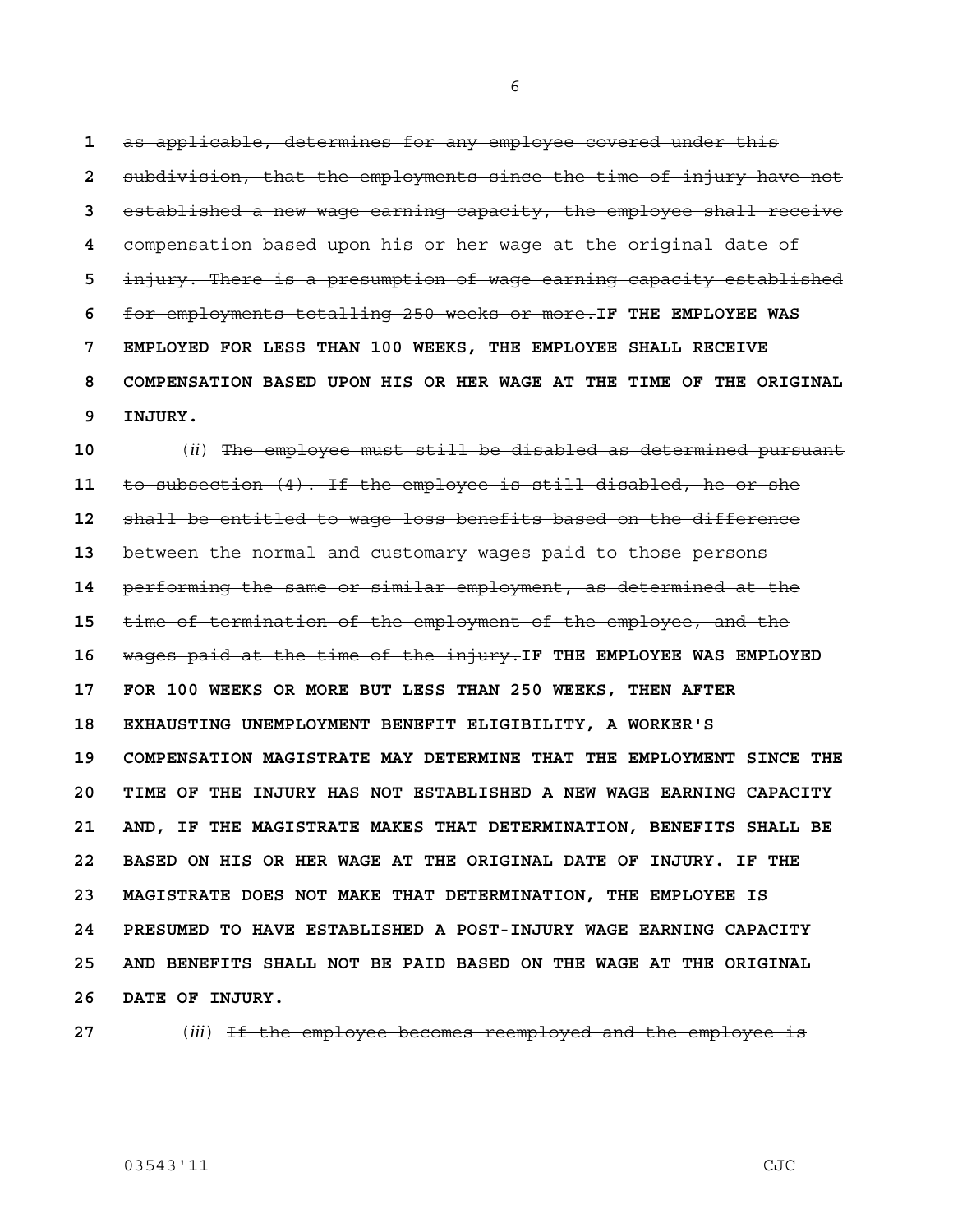still disabled, he or she shall then receive wage loss benefits as provided in subdivision (b).**IF THE EMPLOYEE WAS EMPLOYED FOR 250 3 WEEKS OR MORE, THE EMPLOYEE IS CONCLUSIVELY PRESUMED TO HAVE 4 ESTABLISHED A POST-INJURY WAGE EARNING CAPACITY.** (e) If the employee, after having been employed pursuant to this subsection for less than 100 weeks loses his or her job for whatever reason, the employee shall receive compensation based upon his or her wage at the original date of injury. (6) A carrier shall notify the Michigan employment security commission of the name of any injured employee who is unemployed and to which the carrier is paying benefits under this act. (7) The Michigan employment security commission shall give priority to finding employment for those persons whose names are supplied to the commission under subsection (6). (8) The Michigan employment security commission **UNEMPLOYMENT 16 INSURANCE AGENCY** shall notify the bureau in writing of the name of

any employee who refuses any bona fide offer of reasonable employment. Upon notification to the bureau, the bureau shall notify the carrier who shall terminate the benefits of the employee pursuant to subsection  $\overline{(5)(a)}$  (7) (A).

(9) "Reasonable employment", as used in this section, means work that is within the employee's capacity to perform that poses no clear and proximate threat to that employee's health and safety, and that is within a reasonable distance from that employee's residence. The employee's capacity to perform shall not be limited to jobs in work suitable to his or her qualifications and training. (10) Weekly benefits shall not be **ARE NOT** payable during the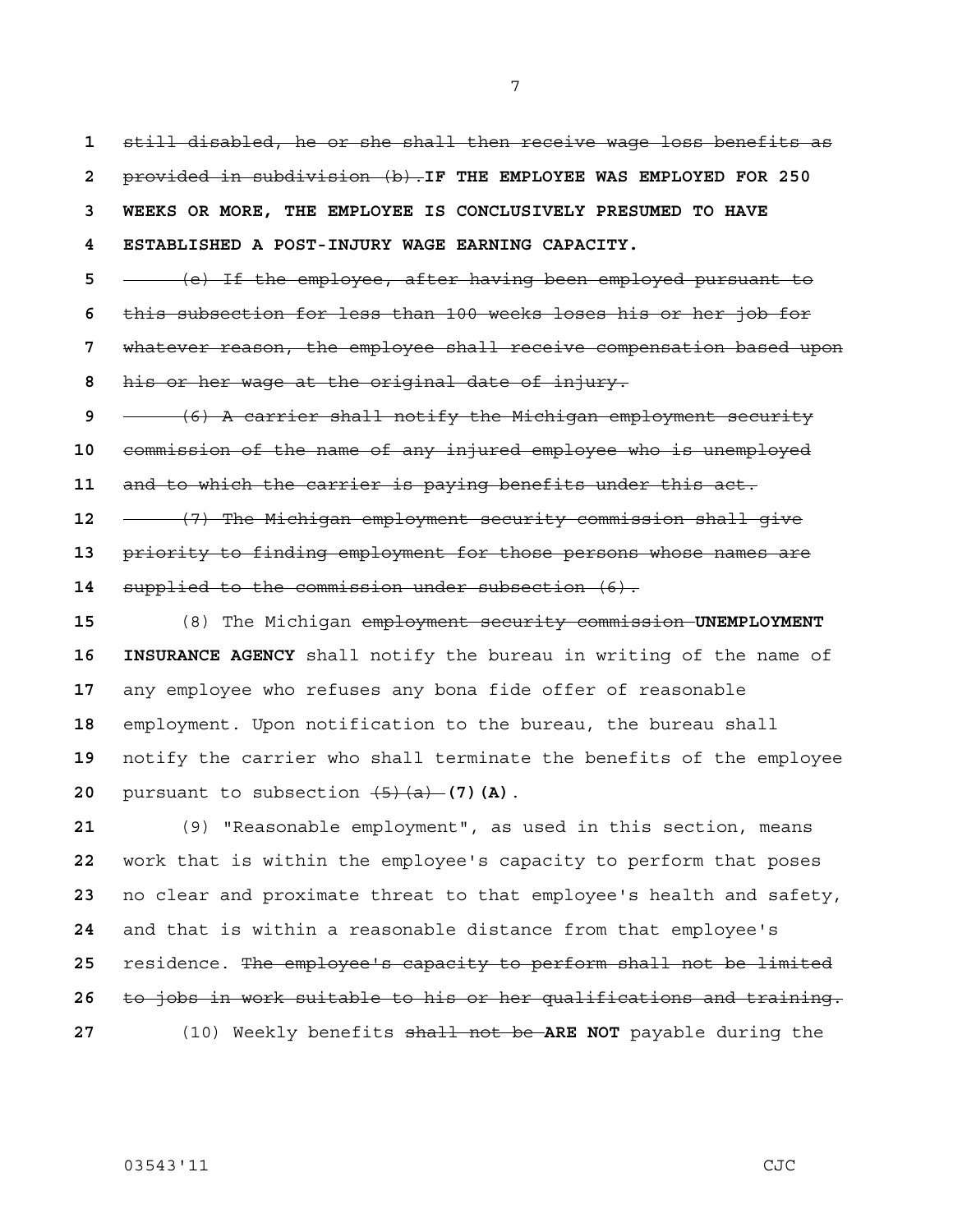period of confinement to a person who is incarcerated in a penal institution for violation of the criminal laws of this state or who is confined in a mental institution pending trial for a violation of the criminal laws of this state, if the violation or reason for the confinement occurred while at work and is directly related to the claim. **WEEKLY BENEFITS ARE NOT PAYABLE DURING THE PERIOD OF 7 IMPRISONMENT FOLLOWING SENTENCING FOR A CRIME, IF THE EMPLOYEE IS 8 UNABLE TO OBTAIN EMPLOYMENT OR PERFORM WORK BECAUSE OF THAT 9 IMPRISONMENT.**

(11) A person shall not discharge an employee or in any manner discriminate against an employee because the employee filed a complaint or instituted or caused to be instituted a proceeding under this act or because of the exercise by the employee on behalf of himself or herself or others of a right afforded by this act. (12) This section shall apply to personal injuries and work related diseases occurring on or after June 30, 1985.

**17 SEC. 306. (1) FOR A MEMBER OF A FULL PAID FIRE DEPARTMENT OF 18 AN AIRPORT RUN BY A COUNTY ROAD COMMISSION IN COUNTIES OF 1,000,000 19 POPULATION OR MORE OR BY A STATE UNIVERSITY OR COLLEGE OR OF A FULL 20 PAID FIRE OR POLICE DEPARTMENT OF A CITY, TOWNSHIP, OR INCORPORATED 21 VILLAGE EMPLOYED AND COMPENSATED UPON A FULL-TIME BASIS, A COUNTY 22 SHERIFF AND THE DEPUTIES OF THE COUNTY SHERIFF, MEMBERS OF THE 23 STATE POLICE, CONSERVATION OFFICERS, AND MOTOR CARRIER INSPECTORS 24 OF THE MICHIGAN PUBLIC SERVICE COMMISSION, "PERSONAL INJURY" SHALL 25 BE CONSTRUED TO INCLUDE RESPIRATORY AND HEART DISEASES OR ILLNESSES 26 RESULTING FROM THOSE DISEASES THAT DEVELOP OR MANIFEST THEMSELVES 27 WHILE THE INDIVIDUAL IS IN ACTIVE SERVICE AND THAT RESULT FROM**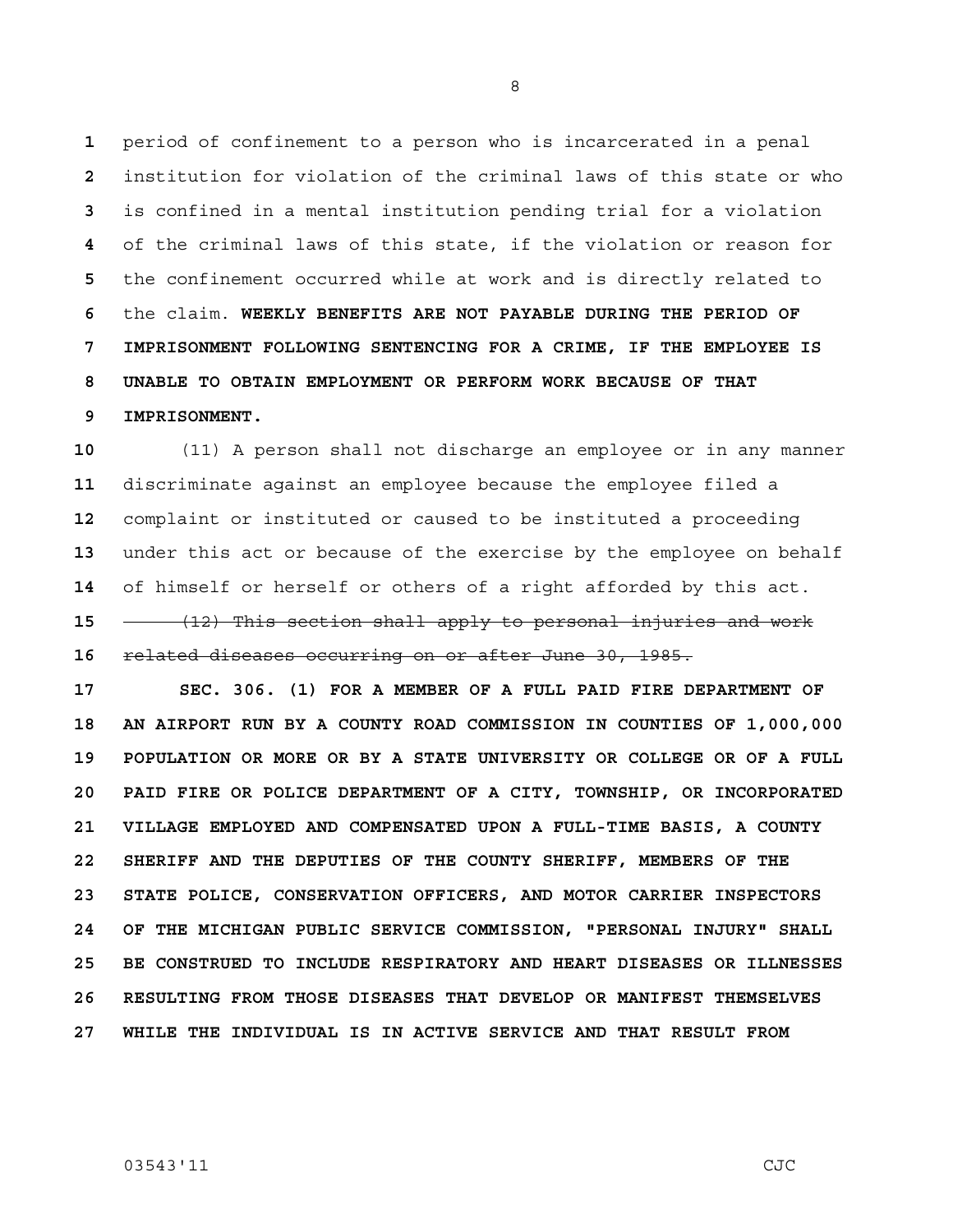**1 PERFORMING DUTIES IN THE COURSE OF EMPLOYMENT.**

**2 (2) RESPIRATORY AND HEART DISEASES OR ILLNESSES RESULTING FROM 3 THOSE DISEASES AS DESCRIBED IN SUBSECTION (1) ARE CONSIDERED TO 4 ARISE OUT OF AND IN THE COURSE OF EMPLOYMENT IN THE ABSENCE OF 5 EVIDENCE TO THE CONTRARY.** 

**6 (3) AS A CONDITION PRECEDENT TO FILING AN APPLICATION FOR 7 BENEFITS AND SUBJECT TO SECTION 354(12), THE CLAIMANT, IF HE OR SHE 8 IS DESCRIBED IN SUBSECTION (1), SHALL FIRST APPLY FOR, AND DO ALL 9 THINGS NECESSARY TO QUALIFY FOR, ANY PENSION BENEFITS TO WHICH HE 10 OR SHE, OR HIS OR HER DECEDENT, MAY BE ENTITLED. IF A FINAL 11 DETERMINATION IS MADE THAT PENSION BENEFITS SHALL NOT BE AWARDED, 12 THEN THE PRESUMPTION OF "PERSONAL INJURY" AS PROVIDED IN SUBSECTION 13 (2) APPLIES. THE EMPLOYER OR EMPLOYEE MAY REQUEST 2 COPIES OF THE 14 DETERMINATION DENYING PENSION BENEFITS, 1 COPY OF WHICH MAY BE 15 FILED WITH THE BUREAU.** 

Sec. 315. (1) The employer shall furnish, or cause to be furnished, to an employee who receives a personal injury arising out of and in the course of employment, reasonable medical, surgical, and hospital services and medicines, or other attendance or treatment recognized by the laws of this state as legal, when they are needed. However, an employer is not required to reimburse or cause to be reimbursed charges for an optometric service unless that service was included in the definition of practice of optometry under section 17401 of the public health code, 1978 PA 368, MCL 333.17401, as of May 20, 1992 or for a chiropractic service unless that service was included in the definition of practice of chiropractic under section 16401 of the public health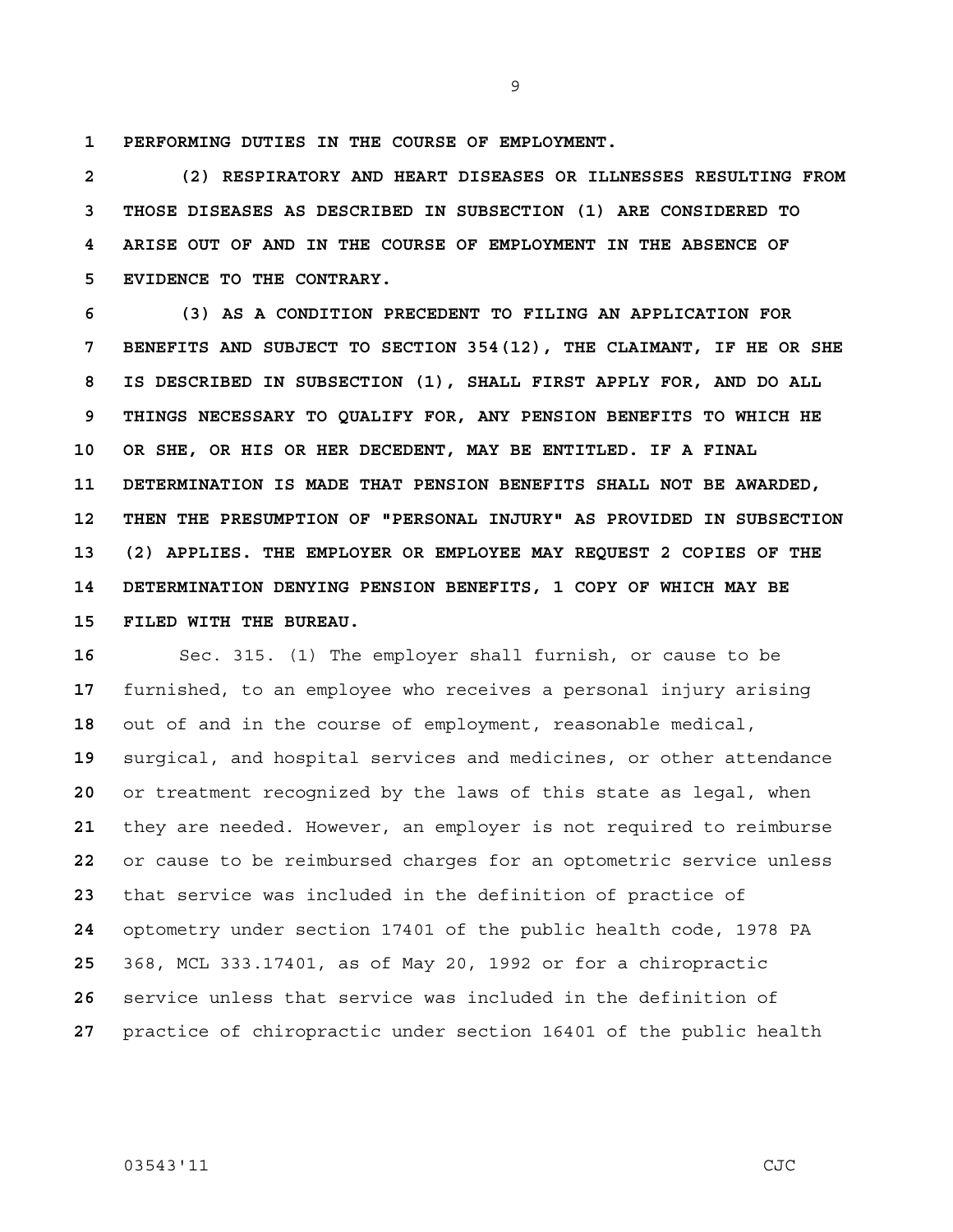code, 1978 PA 368, MCL 333.16401, as of January 1, 2009. An employer is not required to reimburse or cause to be reimbursed charges for services performed by a profession that was not licensed or registered by the laws of this state on or before January 1, 1998, but that becomes licensed, registered, or otherwise recognized by the laws of this state after January 1, 1998. Attendant or nursing care shall not be ordered in excess of 56 hours per week if the care is to be provided by the employee's spouse, brother, sister, child, parent, or any combination of these persons. After 10 **90** days from the inception of medical care as provided in this section, the employee may treat with a physician of his or her own choice by giving to the employer the name of the physician and his or her intention to treat with the physician. The employer or the employer's carrier may file a petition objecting to the named physician selected by the employee and setting forth reasons for the objection. If the employer or carrier can show cause why the employee should not continue treatment with the named physician of the employee's choice, after notice to all parties and a prompt hearing by a worker's compensation magistrate, the worker's compensation magistrate may order that the employee discontinue treatment with the named physician or pay for the treatment received from the physician from the date the order is mailed. The employer shall also supply to the injured employee dental service, crutches, artificial limbs, eyes, teeth, eyeglasses, hearing apparatus, and other appliances necessary to cure, so far as reasonably possible, and relieve from the effects of the injury. If the employer fails, neglects, or refuses so to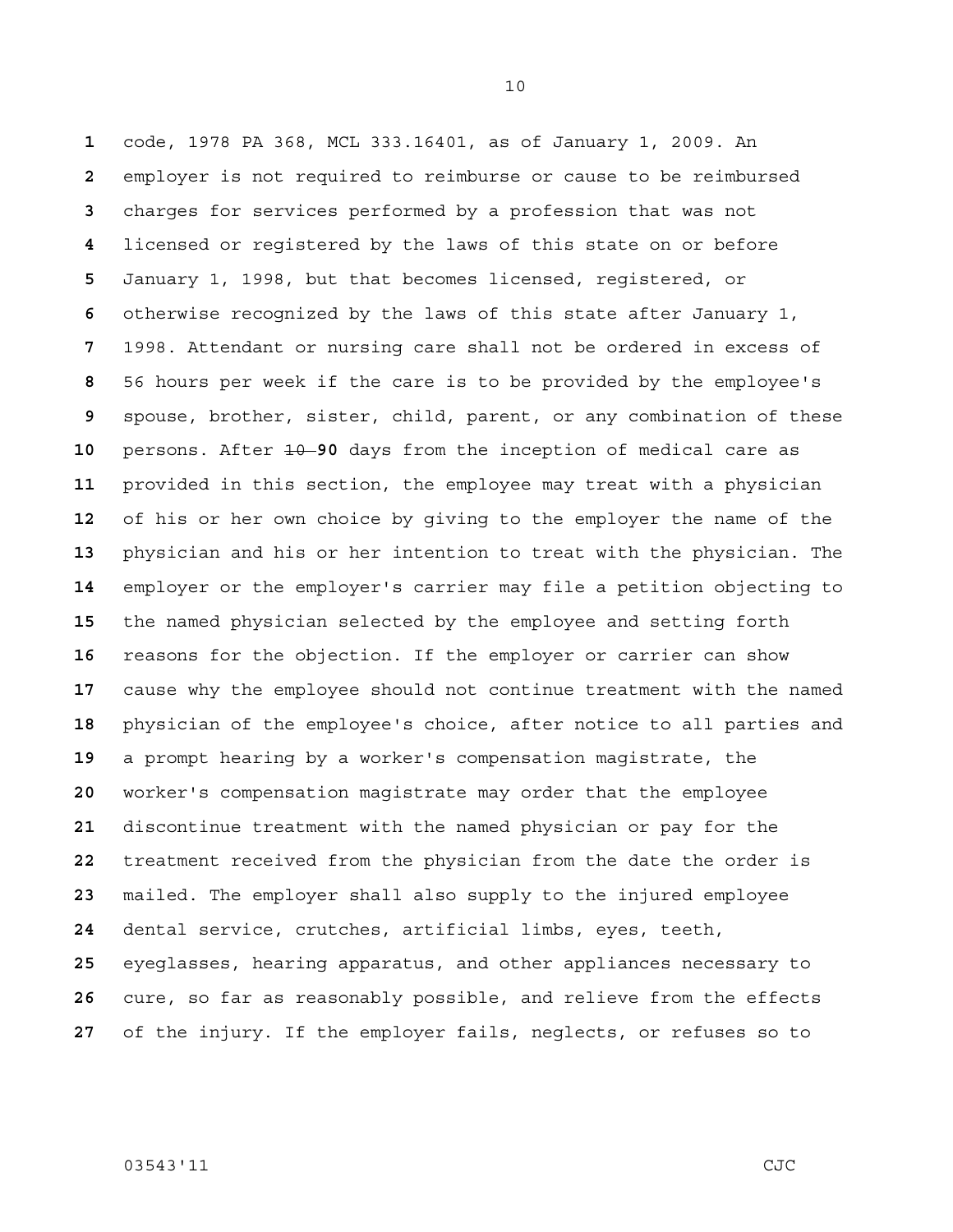do, the employee shall be reimbursed for the reasonable expense paid by the employee, or payment may be made in behalf of the employee to persons to whom the unpaid expenses may be owing, by order of the worker's compensation magistrate. The worker's compensation magistrate may prorate attorney fees at the contingent fee rate paid by the employee. **ATTORNEY FEES RELATED TO MEDICAL 7 EXPENSES ARE CHARGEABLE TO EITHER THE EMPLOYEE OR THE MEDICAL 8 PROVIDER, OR BOTH, BUT ARE NOT CHARGEABLE TO THE EMPLOYER OR 9 CARRIER.**

(2) Except as otherwise provided in subsection (1), all fees and other charges for any treatment or attendance, service, devices, apparatus, or medicine under subsection (1), are subject to rules promulgated by the workers' compensation agency pursuant to the administrative procedures act of 1969, 1969 PA 306, MCL 24.201 to 24.328. The rules promulgated shall establish schedules of maximum charges for the treatment or attendance, service, devices, apparatus, or medicine, which schedule shall be annually revised. A health facility or health care provider shall be paid either its usual and customary charge for the treatment or attendance, service, devices, apparatus, or medicine, or the maximum charge established under the rules, whichever is less.

(3) The director of the workers' compensation agency shall provide for an advisory committee to aid and assist in establishing the schedules of maximum charges under subsection (2) for charges or fees that are payable under this section. The advisory committee shall be appointed by and serve at the pleasure of the director. (4) If a carrier determines that a health facility or health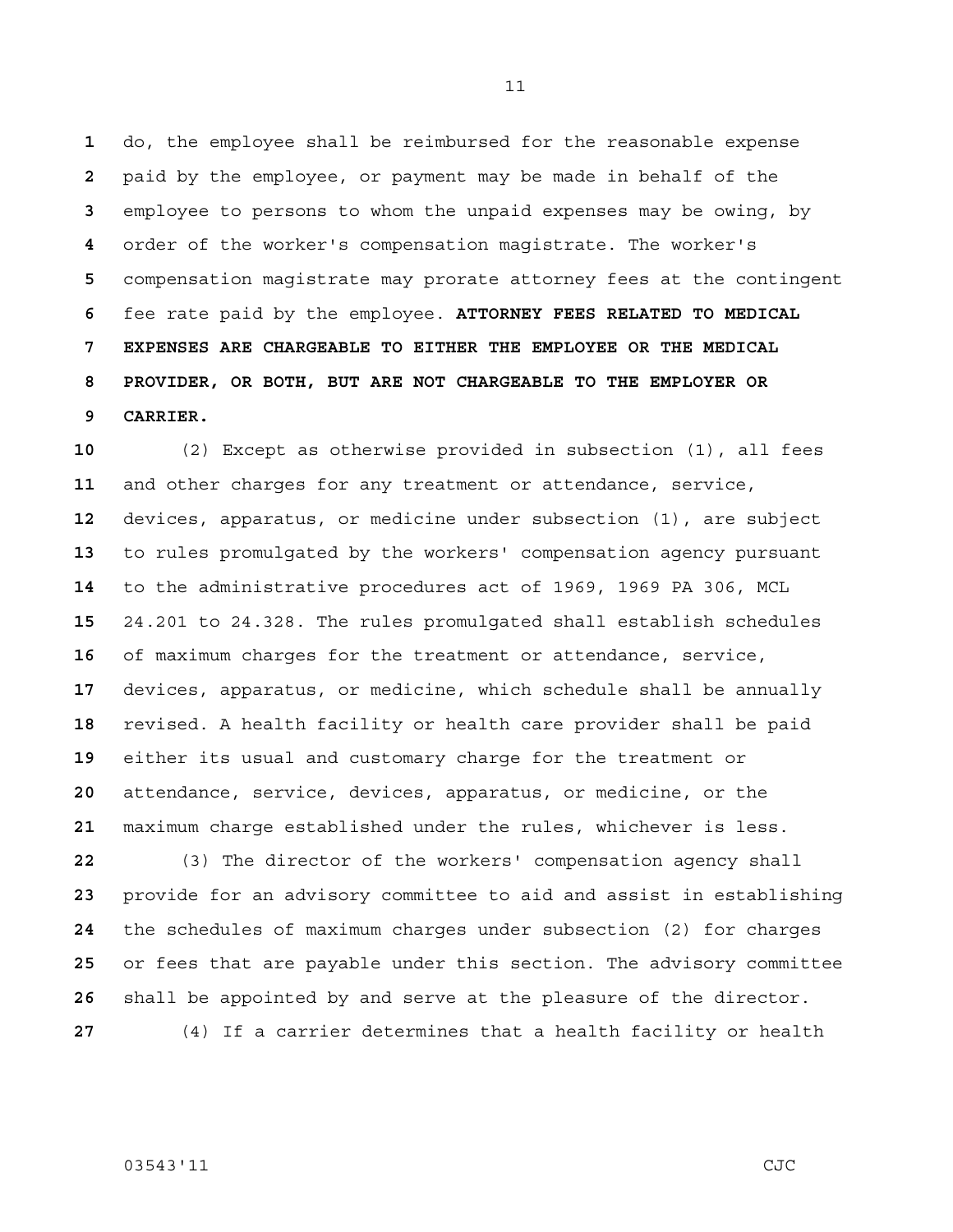care provider has made any excessive charges or required unjustified treatment, hospitalization, or visits, the health facility or health care provider shall not receive payment under this chapter from the carrier for the excessive fees or unjustified treatment, hospitalization, or visits, and is liable to return to the carrier the fees or charges already collected. The workers' compensation agency may review the records and medical bills of a health facility or health care provider determined by a carrier to not be in compliance with the schedule of charges or to be requiring unjustified treatment, hospitalization, or office visits. (5) As used in this section, "utilization review" means the initial evaluation by a carrier of the appropriateness in terms of both the level and the quality of health care and health services provided an injured employee, based on medically accepted standards. A utilization review shall be accomplished by a carrier pursuant to a system established by the workers' compensation agency that identifies the utilization of health care and health services above the usual range of utilization for the health care and health services based on medically accepted standards and provides for acquiring necessary records, medical bills, and other information concerning the health care or health services.

(6) By accepting payment under this chapter, a health facility or health care provider shall be considered to have consented to submitting necessary records and other information concerning health care or health services provided for utilization review pursuant to this section. The health facilities and health care providers shall be considered to have agreed to comply with any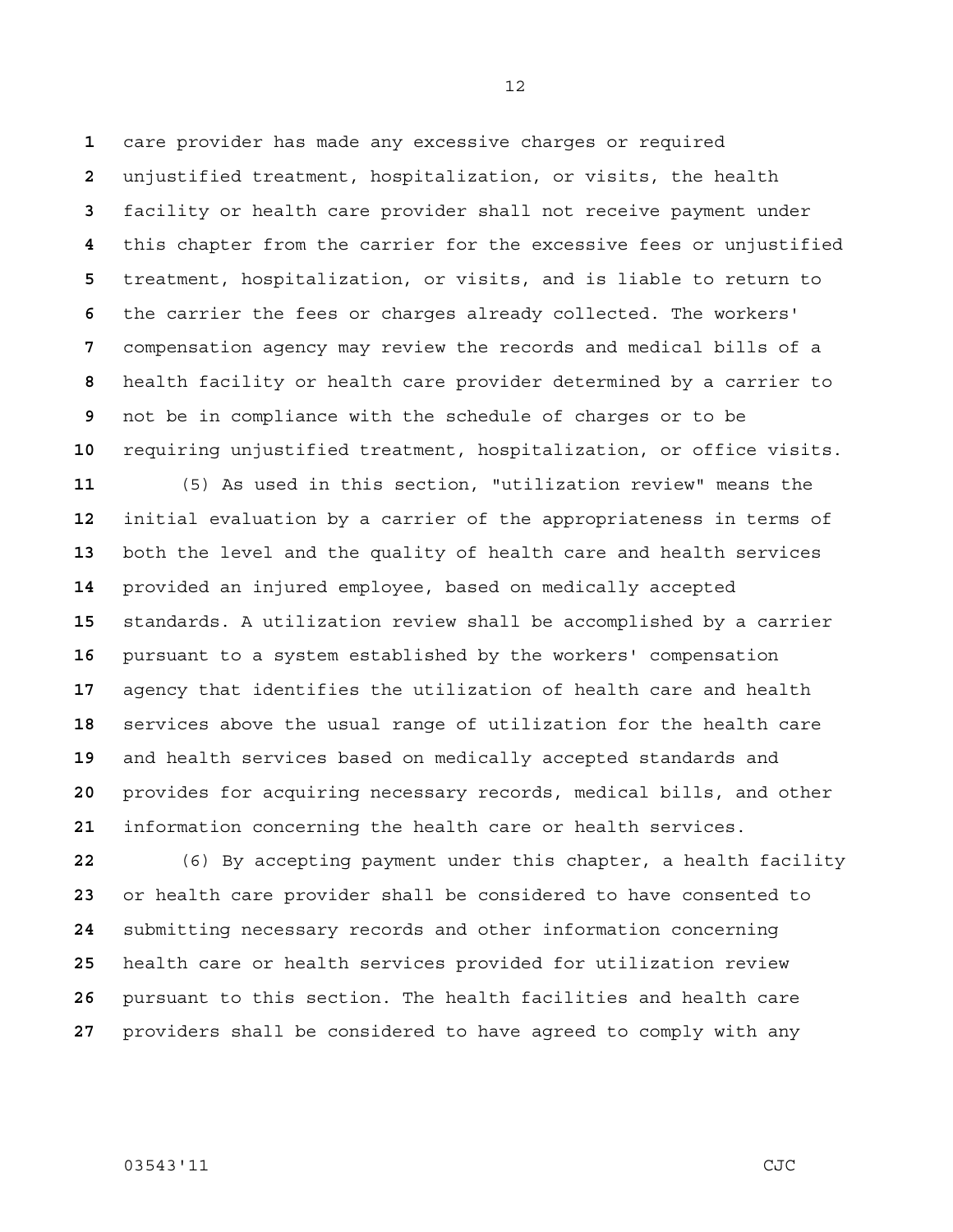decision of the workers' compensation agency pursuant to subsection (7). A health facility or health care provider that submits false or misleading records or other information to a carrier or the workers' compensation agency is guilty of a misdemeanor punishable by a fine of not more than \$1,000.00 or by imprisonment for not more than 1 year, or both.

(7) If it is determined by a carrier that a health facility or health care provider improperly overutilized or otherwise rendered or ordered inappropriate health care or health services, or that the cost of the health care or health services was inappropriate, the health facility or health care provider may appeal to the workers' compensation agency regarding that determination pursuant to procedures provided for under the system of utilization review.

(8) The criteria or standards established for the utilization review shall be established by rules promulgated by the workers' compensation agency. A carrier that complies with the criteria or standards as determined by the workers' compensation agency shall be certified by the department.

(9) If a health facility or health care provider provides health care or a health service that is not usually associated with, is longer in duration in time than, is more frequent than, or extends over a greater number of days than that health care or service usually does with the diagnosis or condition for which the patient is being treated, the health facility or health care provider may be required by the carrier to explain the necessity or indication for the reasons why in writing.

27 Sec. 331. The following persons shall be conclusively presumed

## 03543'11 CJC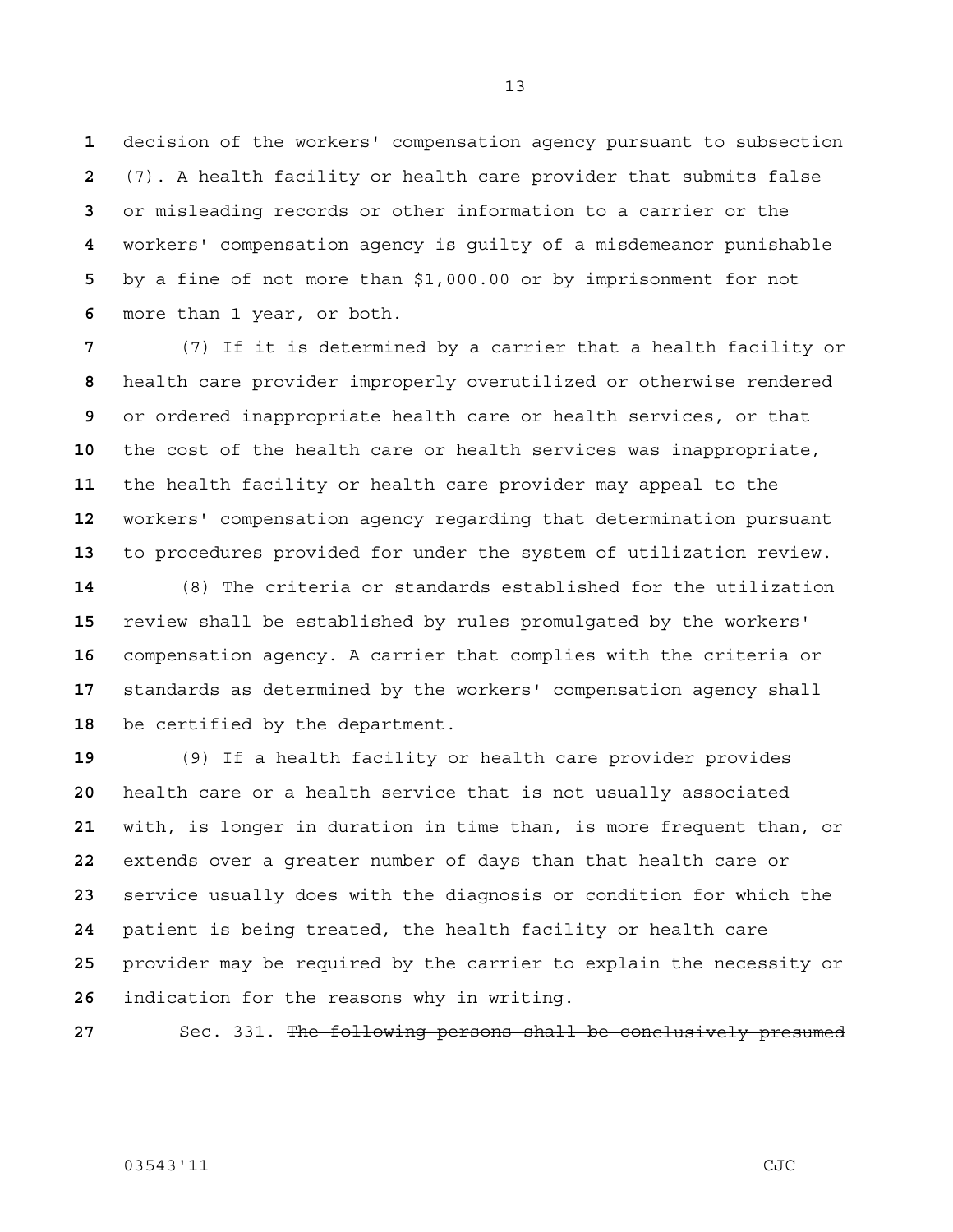to be wholly dependent for support upon a deceased employee: (a) A wife upon a husband with whom she lives at the time of his death, or from whom, at the time of his death, a worker's compensation magistrate shall find the wife was living apart for justifiable cause or because he had deserted her.

(b) A **EXCEPT AS OTHERWISE PROVIDED IN THIS SECTION, A** child under the age of 16 years, or **16 YEARS OR** over <del>16 years of age</del>-if physically or mentally incapacitated from earning**, IS CONCLUSIVELY 9 PRESUMED TO BE WHOLLY DEPENDENT FOR SUPPORT** upon the parent with whom he or she is living at the time of the death of that parent. In the event of the death of an employee who has at the time of death a living child by a former spouse or a child who has been deserted by such **THE** deceased employee under the age of 16 years, 14 or over if physically or mentally incapacitated from earning, such 15 THAT child shall be conclusively presumed to be wholly dependent for support upon the deceased employee, even though not living with the deceased employee at the time of death**.** and in all cases the 18 THE death benefit shall be divided between or among the surviving spouse and all the children of the deceased employee, and all other persons, if any, **AMONG ALL PERSONS** who are wholly dependent upon the deceased employee, in equal shares**.** the surviving spouse taking the same share as a child. In all cases mentioned in this section the **THE** total sum due a surviving spouse and his or her own children shall be paid directly to the surviving spouse for his or her own use, and for the use and benefit of his or her own children. If during the time compensation payments shall continue, a worker's compensation magistrate shall find **FINDS** that the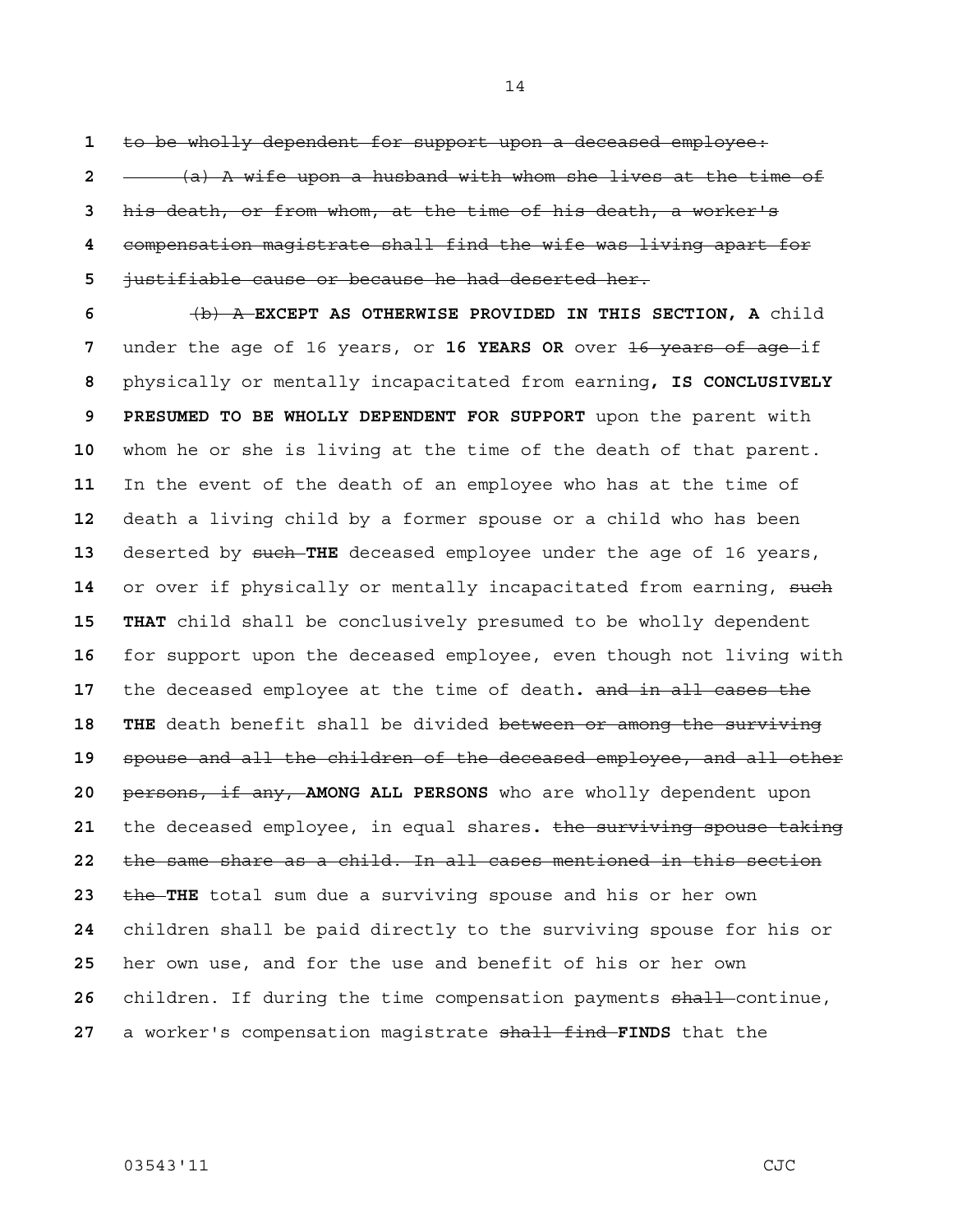surviving spouse is not properly caring for such **THOSE** children, the worker's compensation magistrate shall order the shares of such **3 THE** children to be thereafter paid to their guardian or legal representative for their use and benefit, instead of to their father or mother. In all cases the sums due to the children by the former spouse of the deceased employee shall be paid to their quardians or legal representatives for the use and benefit of such **8 THOSE** children. In all other cases questions of dependency, in whole or in part, shall be determined in accordance with the fact, as the fact may be **FACTS** at the time of the injury. Where **IF** a deceased employee leaves a person wholly dependent upon him or her 12 for support, such-THAT person shall be entitled to the whole death benefit and persons partially dependent, if any, shall receive no part thereof, while the person wholly dependent is living. All persons wholly dependent upon a deceased employee, whether by conclusive presumption or as a matter of fact, shall be entitled to share equally in the death benefit in accordance with the provisions of this section. If there is no one wholly dependent or if the death of all persons wholly dependent shall occur **OCCURS**  before all compensation is paid, and there is but **ONLY** 1 person partially dependent, such **THAT** person shall be **IS** entitled to compensation according to the extent of his or her dependency; and if there is more than 1 person partially dependent, the death benefit shall be divided among them according to the relative extent of their dependency. A person shall not be considered a dependent unless he or she is a member of the family of the deceased employee, or unless such person bears to the deceased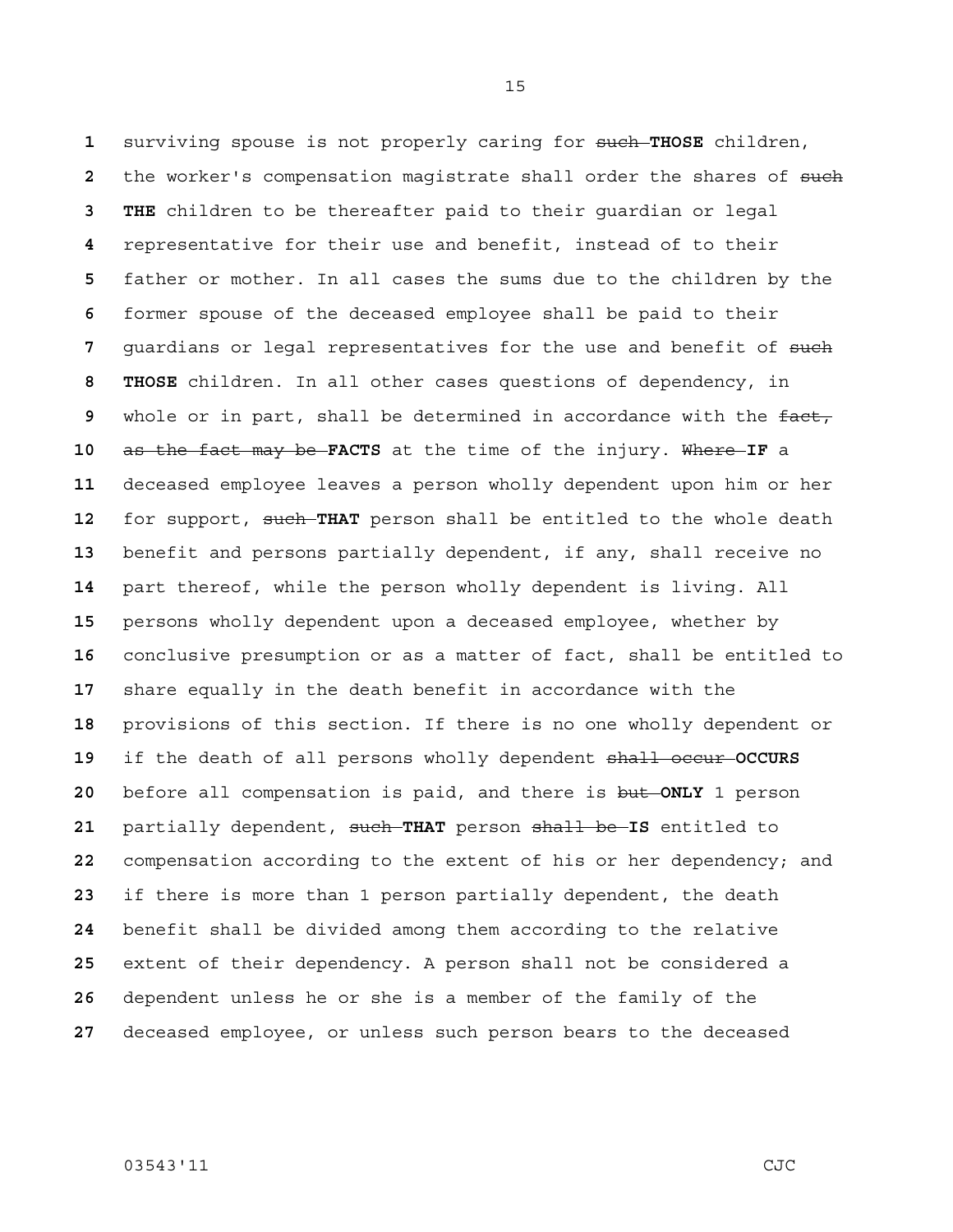employee the relation of widower or widow, lineal descendant, ancestor, or brother or sister.

Sec. 353. (1) For the purposes of sections 351 to 361, dependency shall be determined as follows:

(a) The following shall be conclusively presumed to be

dependent for support upon an injured employee:

(*i*) The wife of an injured employee living with such employee as such wife at the time of the injury.

**9 (A)** (*ii*) A child under the age of 16 years, or **16 YEARS OR** over said age, if physically or mentally incapacitated from earning, living with his parent at the time of the injury of such **THAT**  parent.

(b) In all other cases questions of dependency shall be determined in accordance with the fact, as the fact may be **FACTS** at 15 the time of the injury, except as provided in subsection (3). No person shall **A PERSON SHALL NOT** be considered a dependent unless he **17 OR SHE** is a member of the family of the injured employee, or unless such **THE** person bears to such **THE** injured employee the relation of husband or wife, or lineal descendent, or ancestor or brother or sister. Except as to those **A PERSON** conclusively presumed to be dependents, no person shall be deemed a dependent who **A DEPENDENT, 22 A PERSON WHO** receives less than 1/2 of his **OR HER** support from an injured employee **SHALL NOT BE CONSIDERED TO BE A DEPENDENT**.

(2) Weekly payments to an injured employee shall be reduced by the additional amount provided for any dependent child or spouse or other dependent when such **THE** child either reaches the age of 18 years or after becoming 16 ceases for a period of 6 months to

03543'11 CJC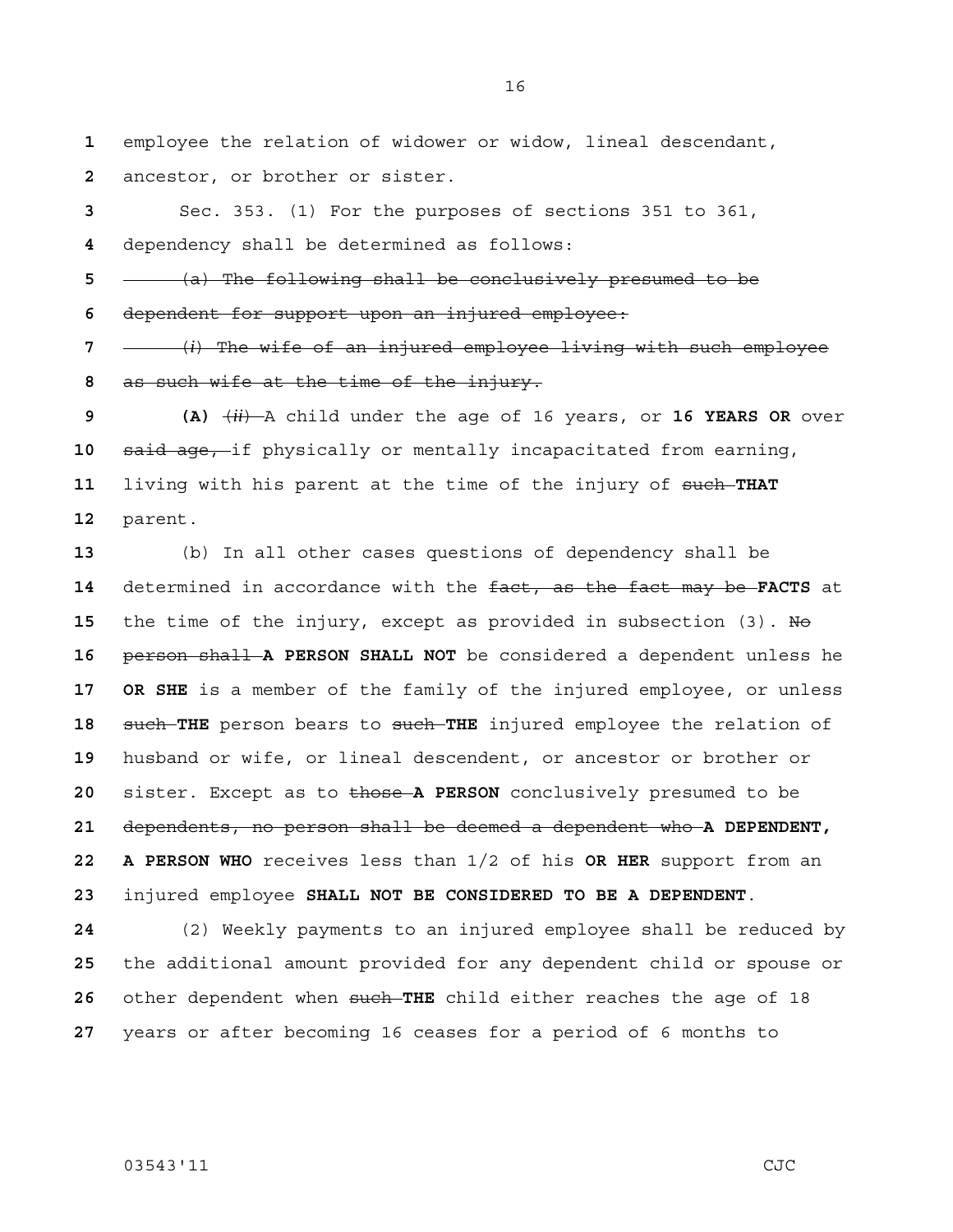receive more than 1/2 of his **OR HER** support from such **THE** injured employee, if at such **THAT** time he **THE CHILD** is neither physically nor mentally incapacitated from earning**;** , or when such **WHEN THE**  spouse shall be **IS** divorced by final decree from his **OR HER** injured spouse;  $\frac{1}{2}$  or when such THE child, spouse, or other dependent shall be **IS** deceased.

(3) An increase in payments shall be made for increased numbers of conclusive dependents as defined in this act **WHO WERE**  not so-dependent at the time of the injury of an employee.

Sec. 354. (1) This section is applicable when **APPLIES IF** either weekly or lump sum payments are made to an employee as a result of liability pursuant to **UNDER** section 351, 361, or 835 with respect to the same time period for which **THE EMPLOYEE ALSO 14 RECEIVED OR IS RECEIVING** old-age insurance benefit payments under the social security act, 42 U.S.C. **USC** 301 to 1397f; payments under a self-insurance plan, a wage continuation plan, or a disability insurance policy provided by the employer; or pension or retirement payments pursuant to **UNDER** a plan or program established or maintained by the employer**.** , are also received or being received by the employee. Except as otherwise provided in this section, the employer's obligation to pay or cause to be paid weekly benefits other than specific loss benefits under section 361(2) and (3) shall be reduced by these amounts:

(a) Fifty percent of the amount of the old-age insurance benefits received or being received under the social security act. (b) The after-tax amount of the payments received or being received under a self-insurance plan, a wage continuation plan, or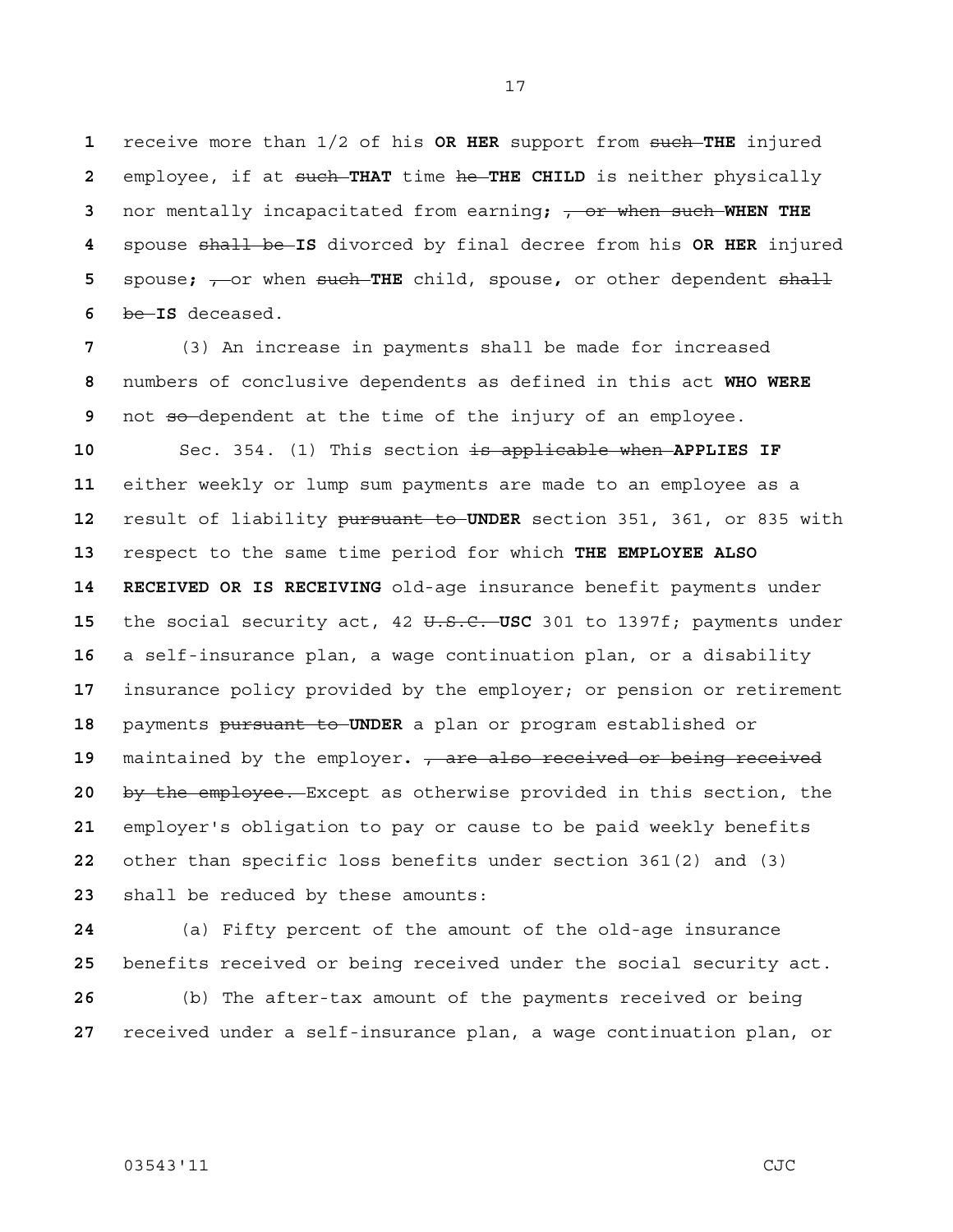under a disability insurance policy provided by the same employer from whom benefits under section 351, 361, or 835 are received if the employee did not contribute directly to the plan or to the payment of premiums regarding the disability insurance policy. If such **THE** self-insurance plans, wage continuation plans, or disability insurance policies are entitled to repayment in the event of a worker's compensation benefit recovery, the carrier shall satisfy such **THAT** repayment out of funds the carrier has received through the coordination of benefits provided for under this section. Notwithstanding the provisions of this subsection, attorney fees shall be paid pursuant to section 821 to the attorney who secured the worker's compensation recovery.

(c) The proportional amount, based on the ratio of the employer's contributions to the total insurance premiums for the policy period involved, of the after-tax amount of the payments received or being received by the employee pursuant to a disability insurance policy provided by the same employer from whom benefits under section 351, 361, or 835 are received, if the employee did contribute directly to the payment of premiums regarding the disability insurance policy.

(d) The **SUBJECT TO SUBSECTION (12), THE** after-tax amount of the pension or retirement payments received or being received **BY 23 THE EMPLOYEE, OR WHICH THE EMPLOYEE IS ELIGIBLE TO RECEIVE,**  pursuant to a plan or program established or maintained by the same employer from whom benefits under section 351, 361, or 835 are received, if the employee did not contribute directly to the pension or retirement plan or program. Subsequent increases in a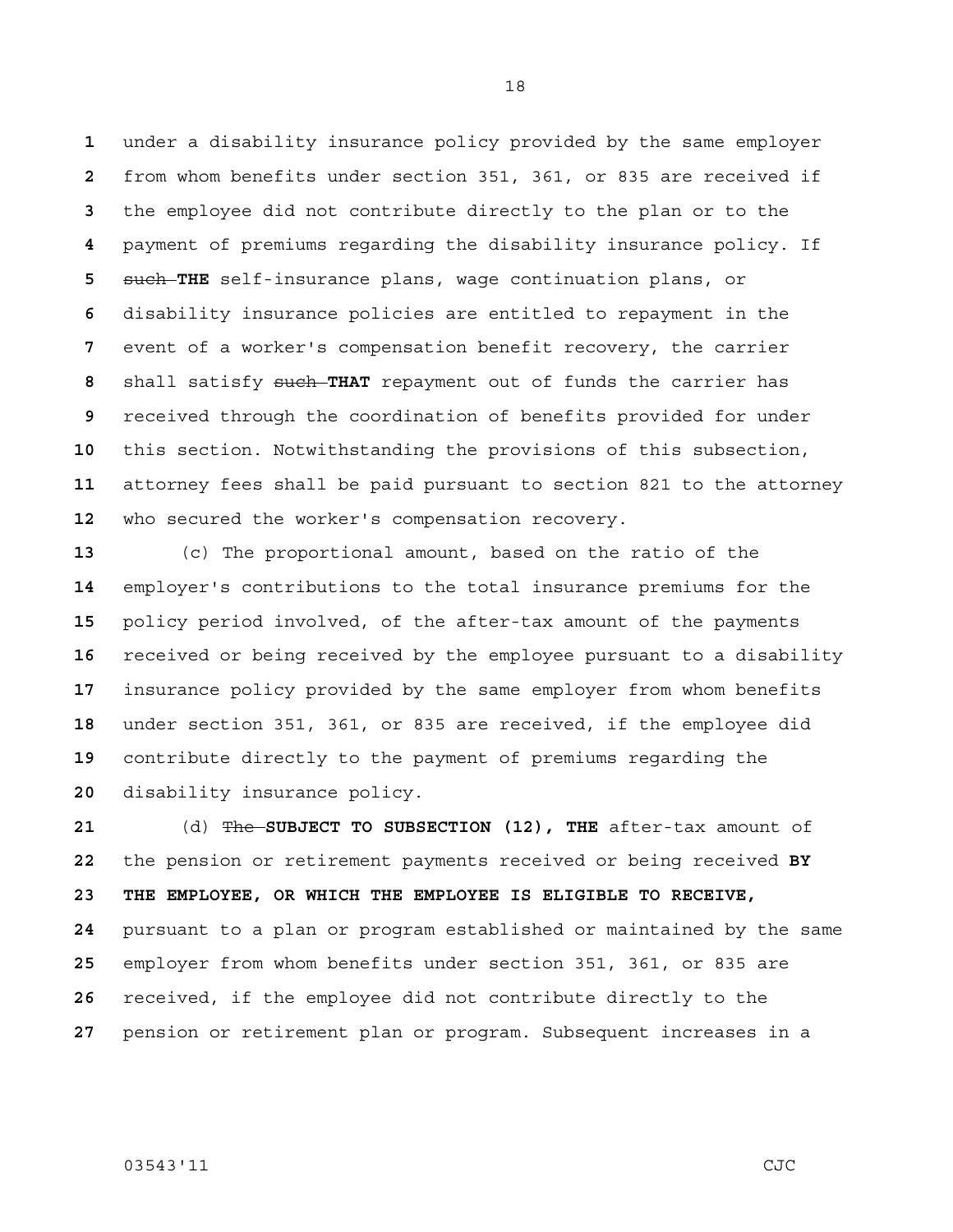pension or retirement program shall not affect the coordination of these benefits.

(e) The proportional amount, based on the ratio of the employer's contributions to the total contributions to the plan or program, of the after-tax amount of the pension or retirement payments received or being received by the employee pursuant to a plan or program established or maintained by the same employer from whom benefits under section 351, 361, or 835 are received, if the employee did contribute directly to the pension or retirement plan or program. Subsequent increases in a pension or retirement program shall not affect the coordination of these benefits.

(f) For those employers who do not provide a pension plan, the proportional amount, based on the ratio of the employer's contributions to the total contributions made to a qualified profit sharing plan under section 401(a) of the internal revenue code or any successor to section 401(a) of the internal revenue code covering a profit sharing plan which provides for the payment of benefits only upon retirement, disability, death, or other separation of employment to the extent that benefits are vested under the plan.

(2) To satisfy any remaining obligations under section 351, 361, or 835, the employer shall pay or cause to be paid to the employee the balance due in either weekly or lump sum payments after the application of subsection (1).

(3) In the application of subsection (1) any credit or reduction shall occur pursuant to this section and all of the following:

03543'11 CJC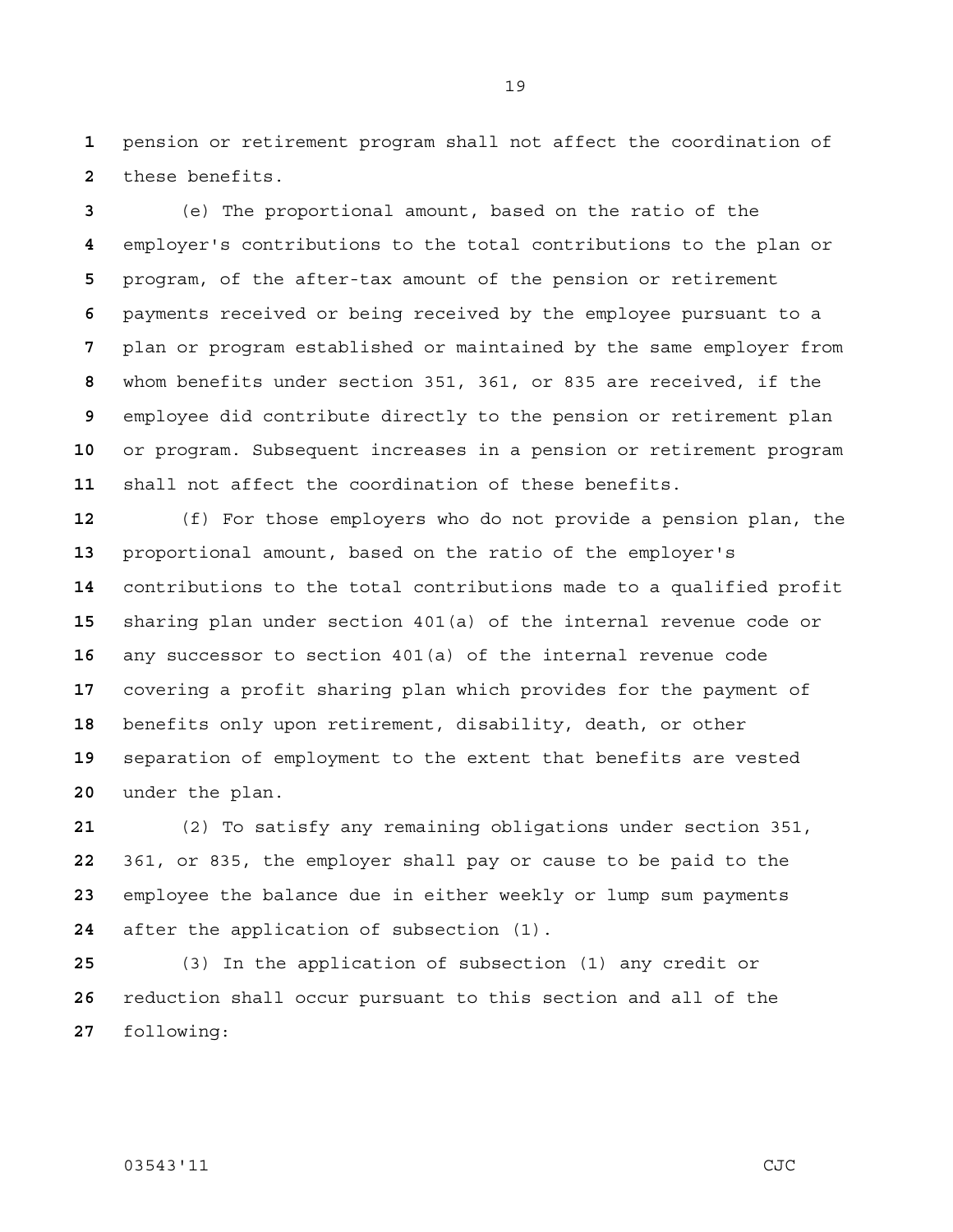(a) The bureau shall promulgate rules to provide for notification by an employer or carrier to an employee of possible eligibility for social security benefits and the requirements for establishing proof of application for those benefits. Notification shall be promptly mailed to the employee after the date on which by reason of age the employee may be entitled to social security benefits. A copy of the notification of possible eligibility shall be filed with the bureau by the employer or carrier.

(b) Within 30 days after receipt of the notification of possible employee eligibility the employee shall:

(*i*) Make application for social security benefits.

(*ii*) Provide the employer or carrier with proof of that application.

(*iii*) Provide the employer or carrier with an authority for release of information which shall be utilized by the employer or carrier to obtain necessary benefit entitlement and amount information from the social security administration. The authority for release of information shall be effective for 1 year.

(4) Failure of **IF** the employee **FAILS** to provide the proof of application or the authority for release of information as prescribed in subsection (3)**,** shall allow the employer or carrier**,** with the approval of the bureau**,** to **MAY** discontinue the compensation benefits payable to the employee under section 351, 361, or 835 until the proof of application and the authority for release of information is provided. Compensation benefits withheld shall be reimbursed to the employee upon the providing of the required proof of application, or the authority for release of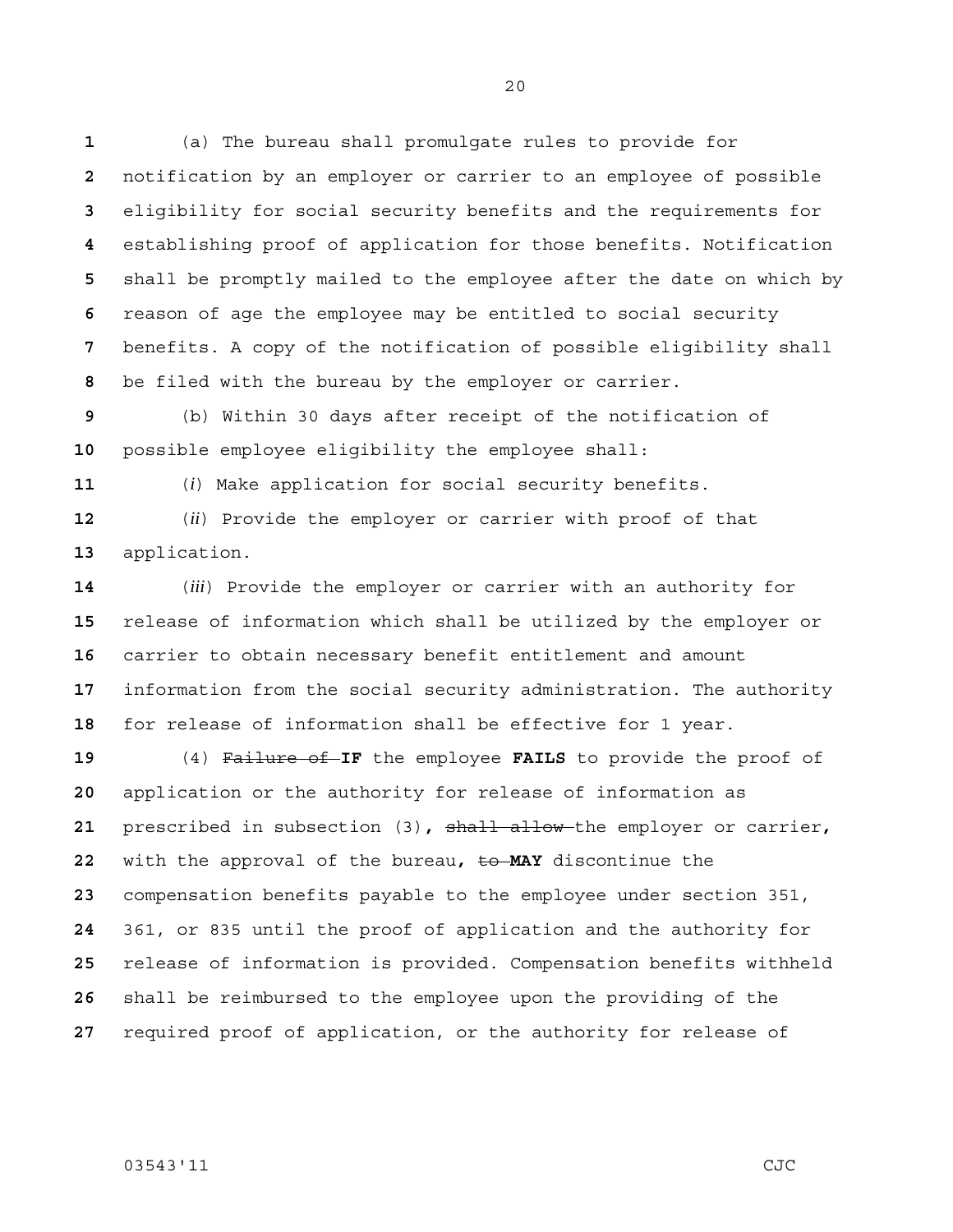information, or both.

(5) If the employer or carrier is required to submit a new authority for release of information to the social security administration in order to receive information necessary to comply with this section, the employee shall provide the new authority for release of information within 30 days of a request by the employer or carrier. Failure **IF THE EMPLOYEE FAILS** to provide the new authority for release of information**,** shall allow the employer or carrier**,** with the approval of the bureau**,** to **MAY** discontinue benefits until the authority for release of information is provided as prescribed in this subsection. Compensation benefits withheld shall be reimbursed to the employee upon the providing of the new authority for release of information.

(6) Within 30 days after either the date of first payment of compensation benefits under section 351, 361, or 835, or 30 days after the date of application for any benefit under subsection (1)(b), (c), (d), or (e), whichever is later, the employee shall provide the employer or carrier with a properly executed authority for release of information**,** which shall be utilized by the employer or carrier to obtain necessary benefit entitlement and amount information from the appropriate source. The authority for release of information is effective for 1 year. Failure of the employee to provide a properly executed authority for release of information shall allow the employer or carrier with the approval of the bureau to discontinue the compensation benefits payable under section 351, 361, or 835 to the employee until the authority for release of information is provided. Compensation benefits withheld shall be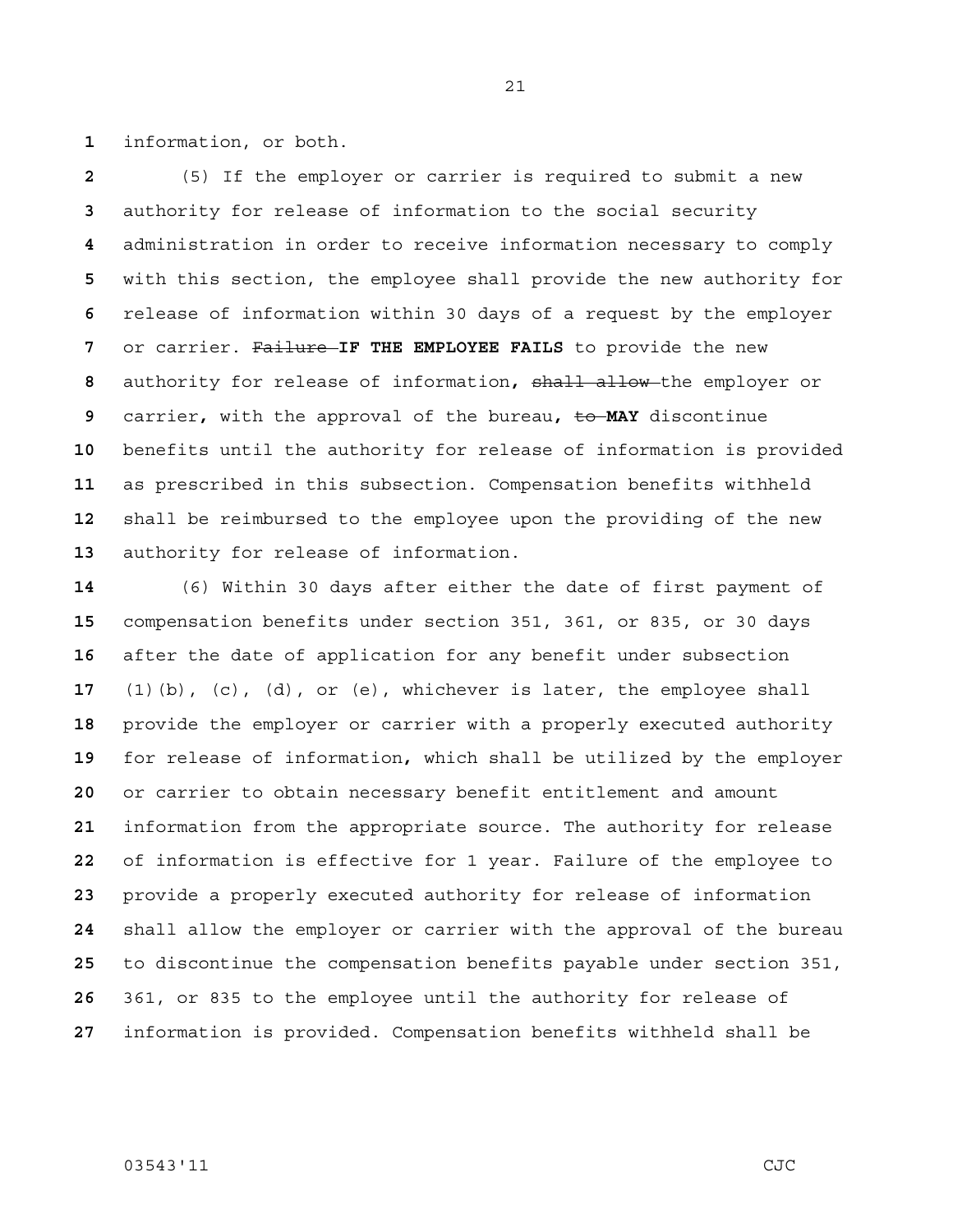reimbursed to the employee upon providing the required authority for release of information. If the employer or carrier is required to submit a new authority for release of information to the appropriate source in order to receive information necessary to comply with this section, the employee shall provide a properly executed new authority for release of information within 30 days after a request by the employer or carrier. Failure of the employee to provide a properly executed new authority for release of information shall allow the employer or carrier with the approval of the bureau to discontinue benefits under section 351, 361, or 835 until the authority for release of information is provided as prescribed in this subsection. Compensation benefits withheld shall be reimbursed to the employee upon the providing of the new authority for release of information.

(7) A credit or reduction under this section shall not occur because of an increase granted by the social security administration as a cost of living adjustment.

(8) Except as provided in subsections (4), (5), and (6), a credit or reduction of benefits otherwise payable for any week shall not be taken under this section until there has been a determination of the benefit amount otherwise payable to the employee under section 351, 361, or 835 and the employee has begun receiving the benefit payments.

(9) Except as otherwise provided in this section, any benefit payments under the social security act, or any fund, policy, or program as specified in subsection (1) which **THAT** the employee has received or is receiving after March 31, 1982 and during a period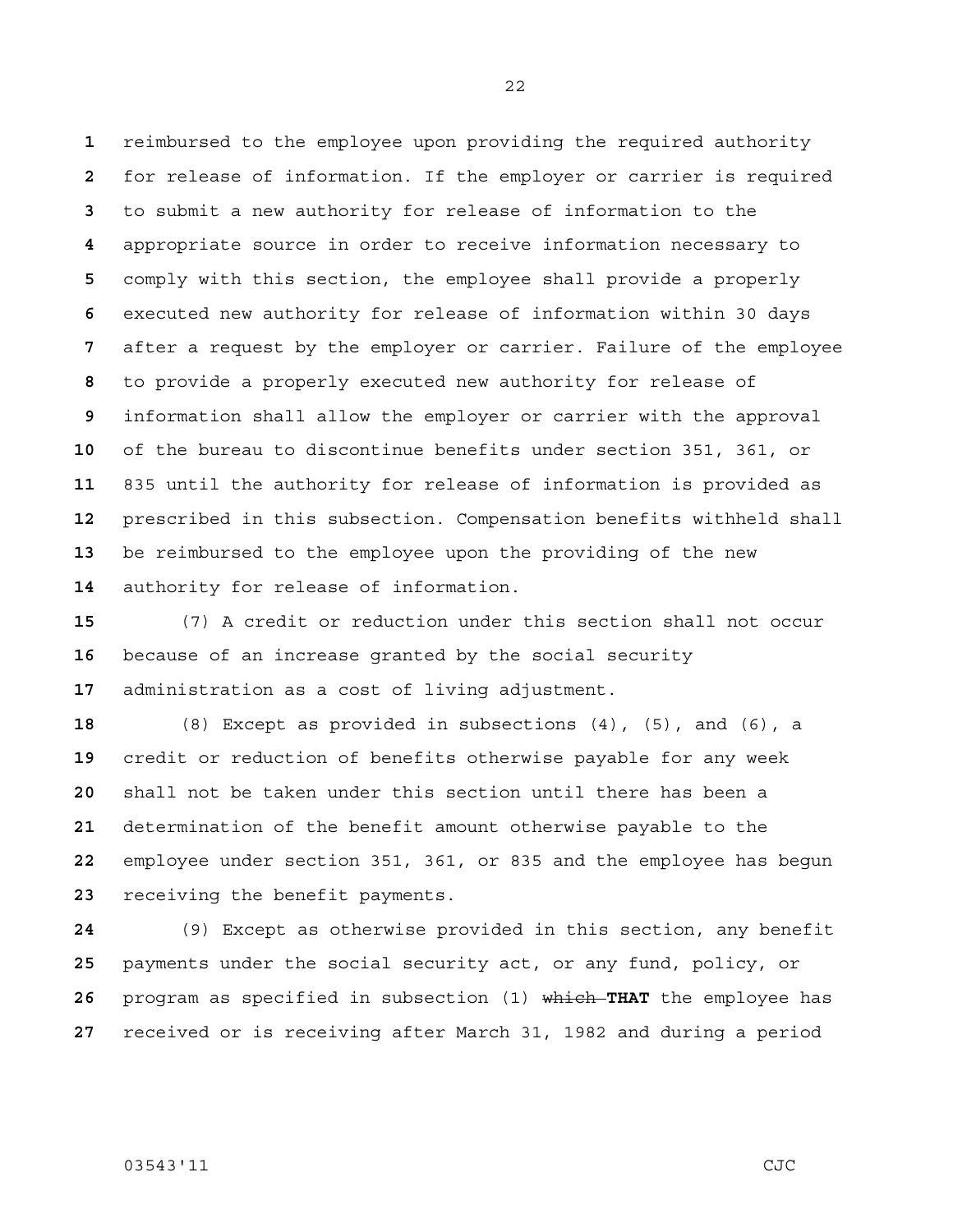in which the employee was receiving unreduced compensation benefits under section 351, 361, or 835 shall be considered to have created an overpayment of compensation benefits for that period. The employer or carrier shall calculate the amount of the overpayment and send a notice of overpayment and a request for reimbursement to the employee. Failure by the employee to reimburse the employer or carrier within 30 days after the mailing date of the notice of request for reimbursement shall allow the employer or carrier with the approval of the bureau to discontinue 50% of future weekly compensation payments under section 351, 361 or 835. The compensation payments withheld shall be credited against the amount of the overpayment. Payment of the appropriate compensation benefit shall resume when the total amount of the overpayment has been withheld.

(10) The employer or carrier taking a credit or making a reduction as provided in this section shall immediately report to the bureau the amount of any credit or reduction, and as requested by the bureau, furnish to the bureau satisfactory proof of the basis for a credit or reduction.

(11) Disability insurance benefit payments under the social security act shall be considered to be payments from funds provided by the employer and to be primary payments on the employer's obligation under section 351, 361, or 835 as old-age benefit payments under the social security act are considered pursuant to this section. The coordination of social security disability benefits shall commence on the date of the award certificate of the social security disability benefits. Any accrued social security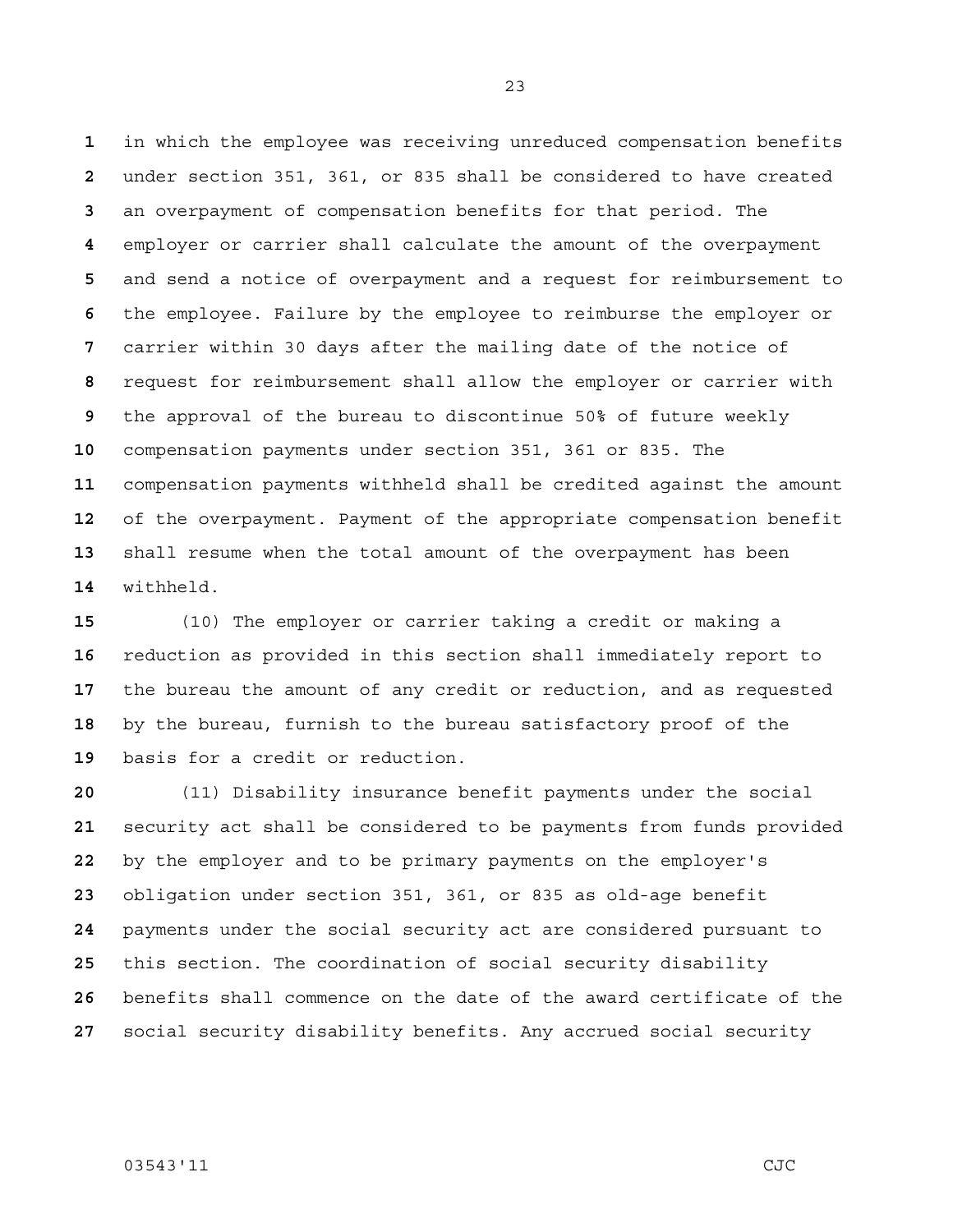disability benefits shall not be coordinated. However, social security disability insurance benefits shall only be so considered if section 224 of the social security act, 42 U.S.C. **USC** 424a, is revised so that a reduction of social security disability insurance benefits is not made because of the receipt of worker's compensation benefits by the employee.

(12) Nothing in this section shall be considered to compel an employee to apply for early federal social security old-age insurance benefits or to apply for early or reduced pension or retirement benefits.

(13) As used in this section, "after-tax amount" means the gross amount of any benefit under subsection (1)(b), (1)(c), (1)(d), or (1)(e) reduced by the prorated weekly amount which would have been paid, if any, under the federal insurance contributions act, 26 U.S.C. **USC** 3101 to 3126, **3128, AND** state income tax and federal income tax, calculated on an annual basis using as the number of exemptions the disabled employee's dependents plus the employee, and without excess itemized deductions. In determining the "after-tax amount" the tables provided for in section 313(2) shall be used. The gross amount of any benefit under subsection (1)(b), (1)(c), (1)(d), or (1)(e) shall be presumed to be the same as the average weekly wage for purposes of the table. The applicable 80% of after-tax amount as provided in the table will be multiplied by 1.25 which will be conclusive for determining the "after-tax amount" of benefits under subsection (1)(b), (1)(c), (1)(d), or (1)(e).

(14) This section does not apply to any payments received or

#### 03543'11 CJC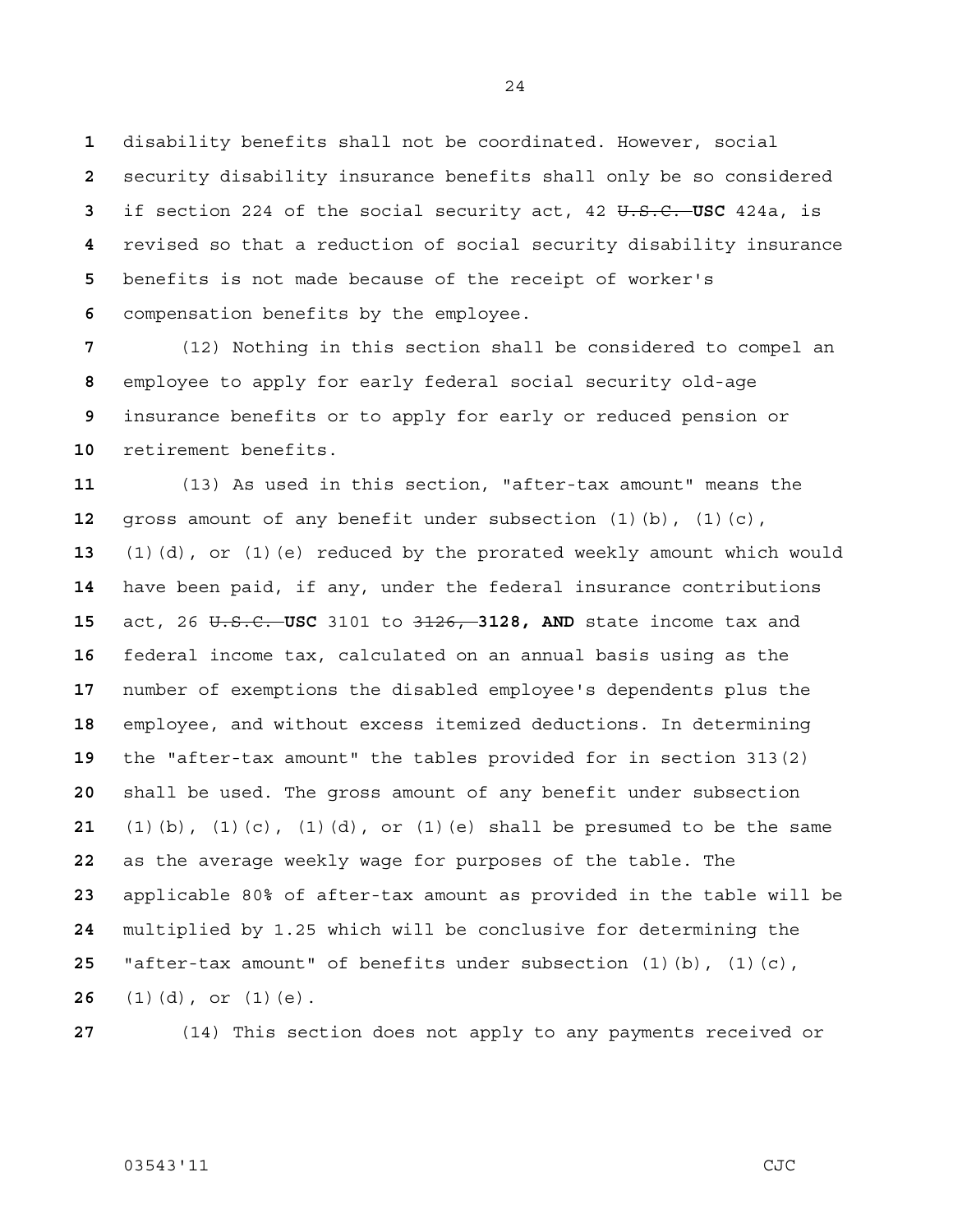to be received under a disability pension plan provided by the same employer**,** which plan is in existence on March 31, 1982. Any disability pension plan entered into or renewed after March 31, 1982 may provide that the payments under that disability pension plan provided by the employer shall not be coordinated pursuant to this section.

(15) With respect to volunteer fire fighters, volunteer safety patrol officers, volunteer civil defense workers, and volunteer ambulance drivers and attendants who are considered employees for purposes of this act pursuant to section 161(1)(a), the reduction of weekly benefits provided for disability insurance payments under subsection (1)(b) and (c) and subsection (11) may be waived by the employer. An employer that is not a self-insurer may make the waiver provided for under this subsection only at the time a worker's compensation insurance policy is entered into or renewed.

(16) This section shall **DOES** not apply to payments made to an employee as a result of liability pursuant to section 361(2) and (3) for the specific loss period set forth therein. It is the intent of the legislature that, because benefits under section 361(2) and (3) are benefits which recognize human factors substantially in addition to the wage loss concept, coordination of benefits should not apply to such benefits.

(17) The decision of the Michigan Supreme Court in Franks v White Pine Copper Division, 422 Mich 636 (1985) is declared to have been erroneously rendered insofar as it interprets this section, it having been and being the legislative intention not to coordinate payments under this section resulting from liability pursuant to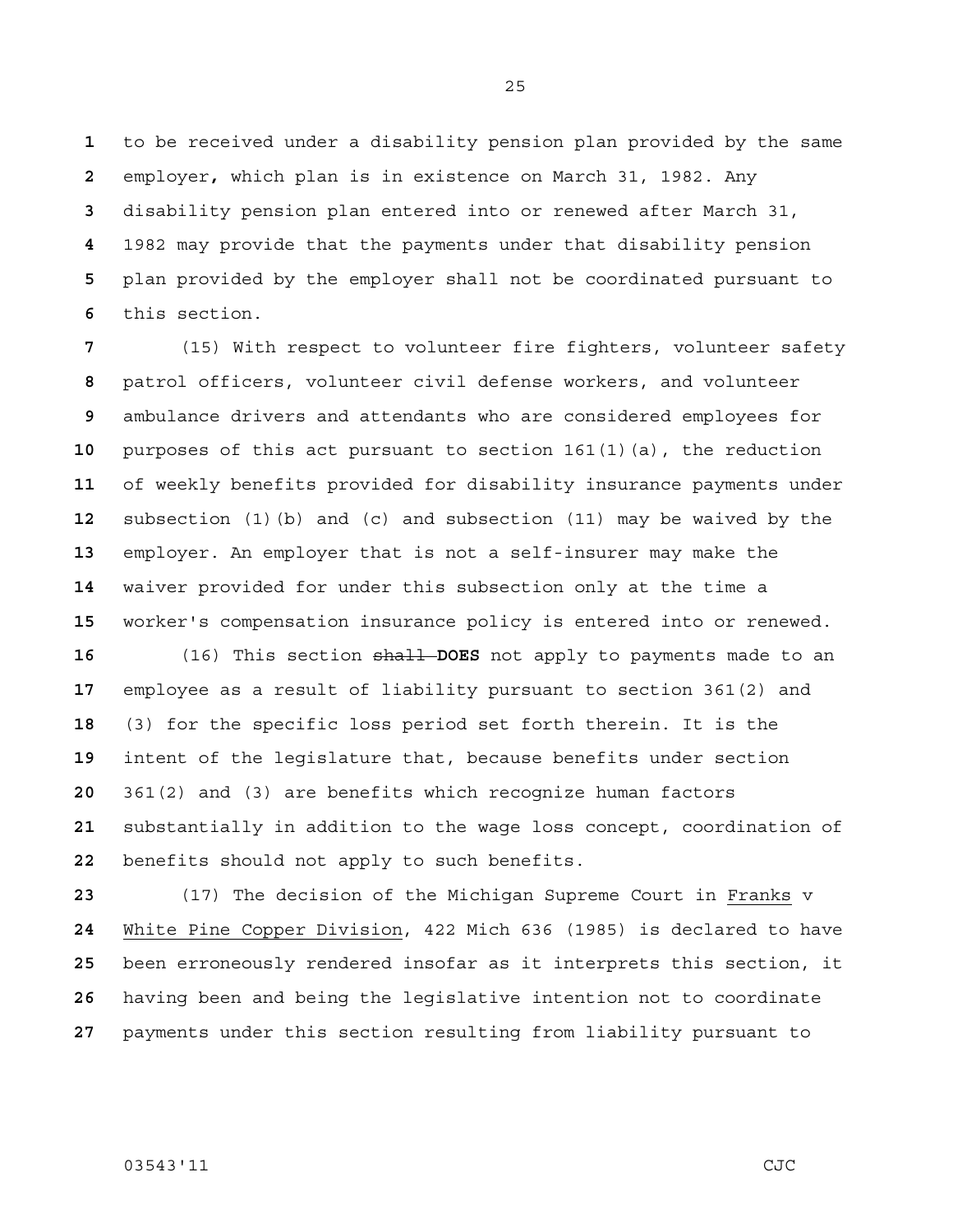section 351, 361, or 835 for personal injuries occurring before March 31, 1982. It is the purpose of this **THE** amendatory act **THAT 3 ADDED THIS SUBSECTION** to so affirm. This remedial and curative amendment shall be liberally construed to effectuate this purpose.

(18) This section applies only to payments resulting from liability pursuant to section 351, 361, or 835 for personal injuries occurring on or after March 31, 1982. Any payments made to an employee resulting from liability pursuant to section 351, 361, or 835 for a personal injury occurring before March 31, 1982 that have not been coordinated under this section as of the effective date of this subsection shall not be coordinated, shall not be considered to have created an overpayment of compensation benefits, and shall not be subject to reimbursement to the employer or carrier.

(19) Notwithstanding any other section of this act, any payments made to an employee resulting from liability pursuant to section 351, 361, or 835 for a personal injury occurring before March 31, 1982 that have been coordinated before the effective date of this subsection **MAY 14, 1987** shall be considered to be an underpayment of compensation benefits, and the amounts withheld 21 pursuant to coordination shall be reimbursed with interest, within 60 days of the effective date of this subsection, **BY JULY 13, 1987,**  to the employee by the employer or carrier.

(20) Notwithstanding any other section of this act, any employee who has paid an employer or carrier money alleged by the employer or carrier to be owed the employer or carrier because that employee's benefits had not been coordinated under this section and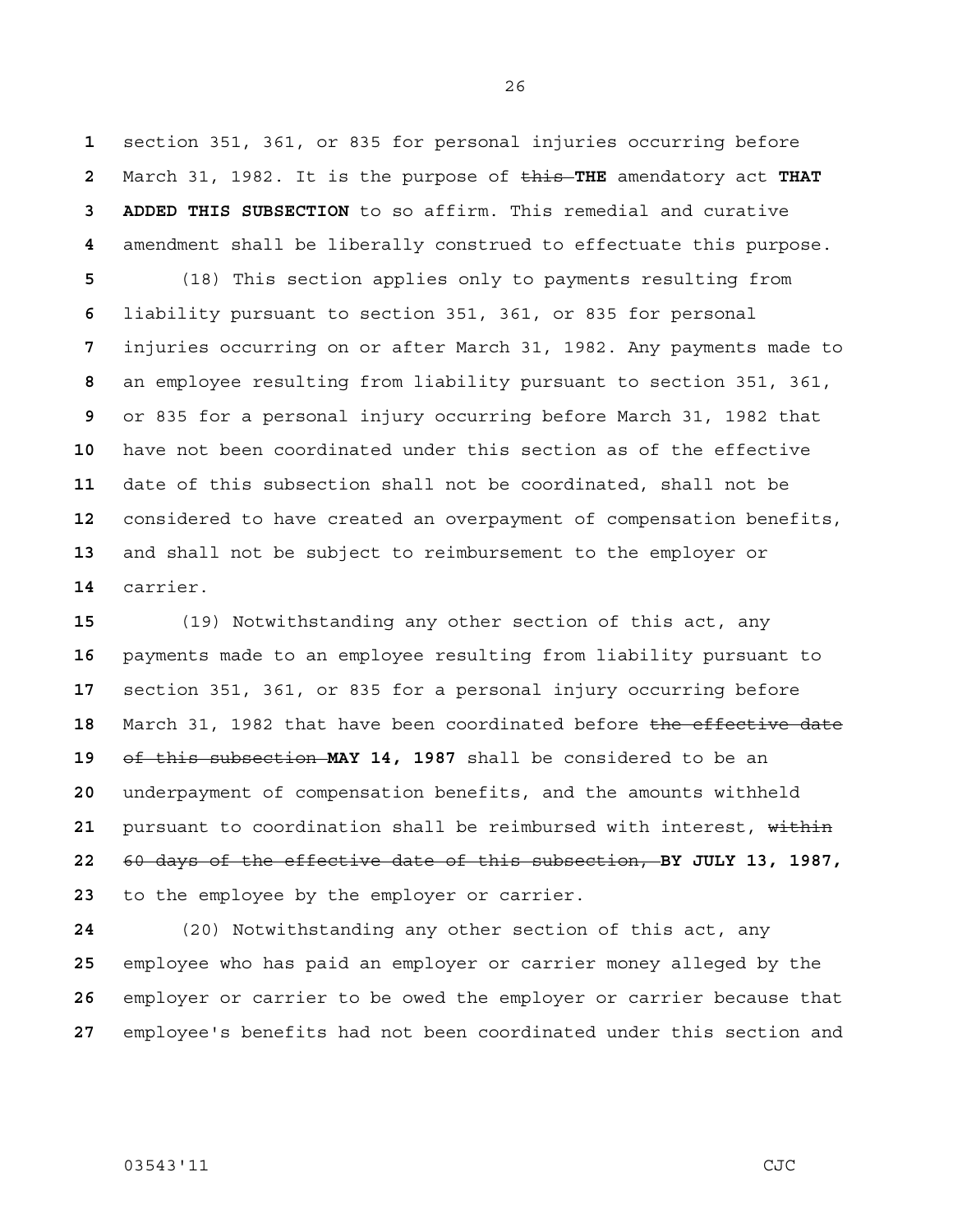whose date of personal injury was before March 31, 1982 shall be reimbursed with interest, within 60 days of the effective date of this subsection, **BY JULY 13, 1987,** that money by the employer or carrier.

**5** (21) If any portion of this section is subsequently found to **6** be unconstitutional or in violation of applicable law, it shall not **7** affect the validity of the remainder of this section.

Sec. 360. (1) A person who suffers an injury arising out of and in the course of employment as a professional athlete shall be **10 IS** entitled to weekly benefits only when the person's average weekly wages in all employments at the time of application for benefits, and thereafter, as computed in accordance with section 371, are less than 200% of the state average weekly wage.

**14** (2) This section **THIS SUBSECTION** shall not be construed to **15** prohibit an otherwise eligible person from receiving benefits under **16** section 315, 319, or 361.

**17 (2) A PROFESSIONAL ATHLETE WHO IS HIRED UNDER A CONTRACT WITH 18 AN EMPLOYER OUTSIDE OF THIS STATE IS EXCEPTED FROM THE PROVISIONS 19 OF THIS ACT IF ALL OF THE FOLLOWING CONDITIONS APPLY:** 

**20 (A) THE ATHLETE SUSTAINS A PERSONAL INJURY ARISING OUT OF THE 21 COURSE OF EMPLOYMENT WHILE THE PROFESSIONAL ATHLETE IS TEMPORARILY 22 WITHIN THIS STATE.** 

**23 (B) THE EMPLOYER HAS OBTAINED WORKER'S COMPENSATION INSURANCE 24 COVERAGE UNDER THE WORKER'S COMPENSATION LAW OF ANOTHER STATE THAT 25 COVERS THE INJURY IN THIS STATE.** 

**26 (C) THE OTHER STATE RECOGNIZES THE EXTRATERRITORIAL PROVISIONS 27 OF THIS ACT AND PROVIDES A RECIPROCAL EXEMPTION FOR PROFESSIONAL**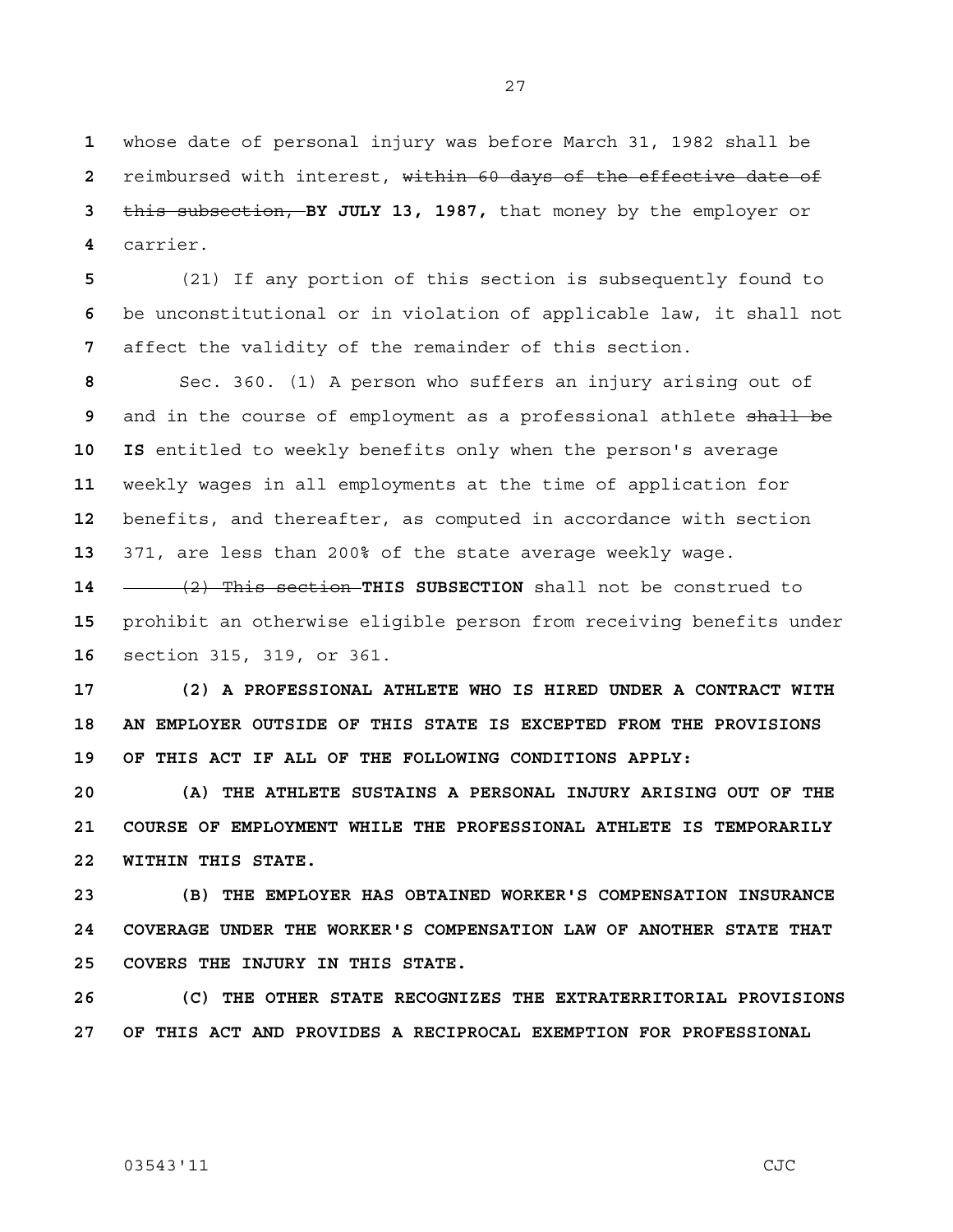**1 ATHLETES WHOSE INJURIES ARISE OUT OF EMPLOYMENT WHILE TEMPORARILY 2 IN THAT STATE AND ARE COVERED BY THE WORKER'S COMPENSATION LAW OF 3 THIS STATE.** 

**4 (3) THE BENEFITS AND OTHER REMEDIES UNDER THE WORKER'S 5 COMPENSATION LAWS OF ANOTHER STATE ARE THE EXCLUSIVE REMEDY AGAINST 6 THE EMPLOYER UNDER THE CONDITIONS IN SUBSECTION (2). A CERTIFICATE 7 FROM THE DULY AUTHORIZED OFFICER OF ANOTHER STATE CERTIFYING THAT 8 THE EMPLOYER IS INSURED IN THAT STATE AND HAS OBTAINED 9 EXTRATERRITORIAL COVERAGE INSURING THE EMPLOYER'S PROFESSIONAL 10 ATHLETES IN THIS STATE IS PRIMA FACIE EVIDENCE THAT THE EMPLOYER 11 HAS OBTAINED INSURANCE MEETING THE REQUIREMENTS FOR THE EXCEPTION 12 TO COVERAGE UNDER THIS ACT UNDER SUBSECTION (2).** 

Sec. 361. (1) While the incapacity for work resulting from a personal injury is partial, the employer shall pay, or cause to be paid to the injured employee weekly compensation equal to 80% of the difference between the injured employee's after-tax average weekly wage before the personal injury and the after-tax average weekly wage which the injured employee is able to earn after the personal injury, but not more than the maximum weekly rate of compensation, as determined under section 355. Compensation shall be paid for the duration of the disability. However, an employer shall not be liable for compensation under section 351, 371(1), or this subsection for such periods of time that the employee is unable to obtain or perform work because of imprisonment or commission of a crime.

**26** (2) In cases included in the following schedule, the **27** disability in each case shall be considered to continue for the

## 03543'11 CJC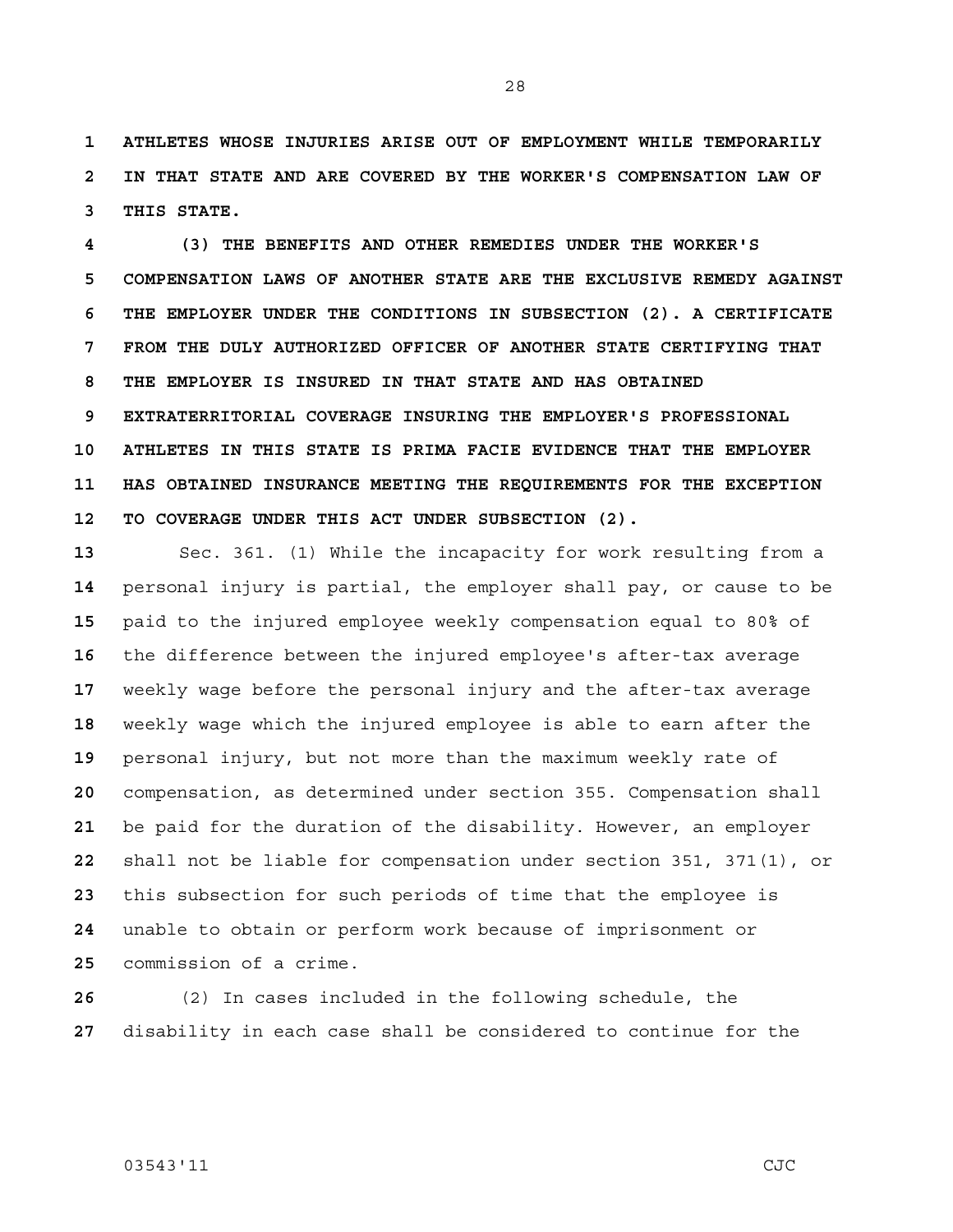period specified, and the compensation paid for the personal injury shall be 80% of the after-tax average weekly wage subject to the maximum and minimum rates of compensation under this act**.** for the loss of the following:**THE EFFECT OF ANY JOINT REPLACEMENT SURGERY, 5 IMPLANT, OR OTHER MEDICAL PROCEDURE SHALL BE CONSIDERED IN 6 DETERMINING WHETHER A LOSS HAS OCCURRED. THE DISABILITY PERIOD FOR 7 THE LOSS SHALL BE CONSIDERED AS FOLLOWS:**

(a) Thumb, 65 weeks.

(b) First finger, 38 weeks.

(c) Second finger, 33 weeks.

(d) Third finger, 22 weeks.

(e) Fourth finger, 16 weeks.

The loss of the first phalange of the thumb, or of any finger, shall be considered to be equal to the loss of 1/2 of that thumb or finger, and compensation shall be 1/2 of the amount above specified.

The loss of more than 1 phalange shall be considered as the loss of the entire finger or thumb. The amount received for more than 1 finger shall not exceed the amount provided in this schedule for the loss of a hand.

(f) Great toe, 33 weeks.

(g) A toe other than the great toe, 11 weeks.

The loss of the first phalange of any toe shall be considered to be equal to the loss of 1/2 of that toe, and compensation shall be 1/2 of the amount above specified.

The loss of more than 1 phalange shall be considered as the loss of the entire toe.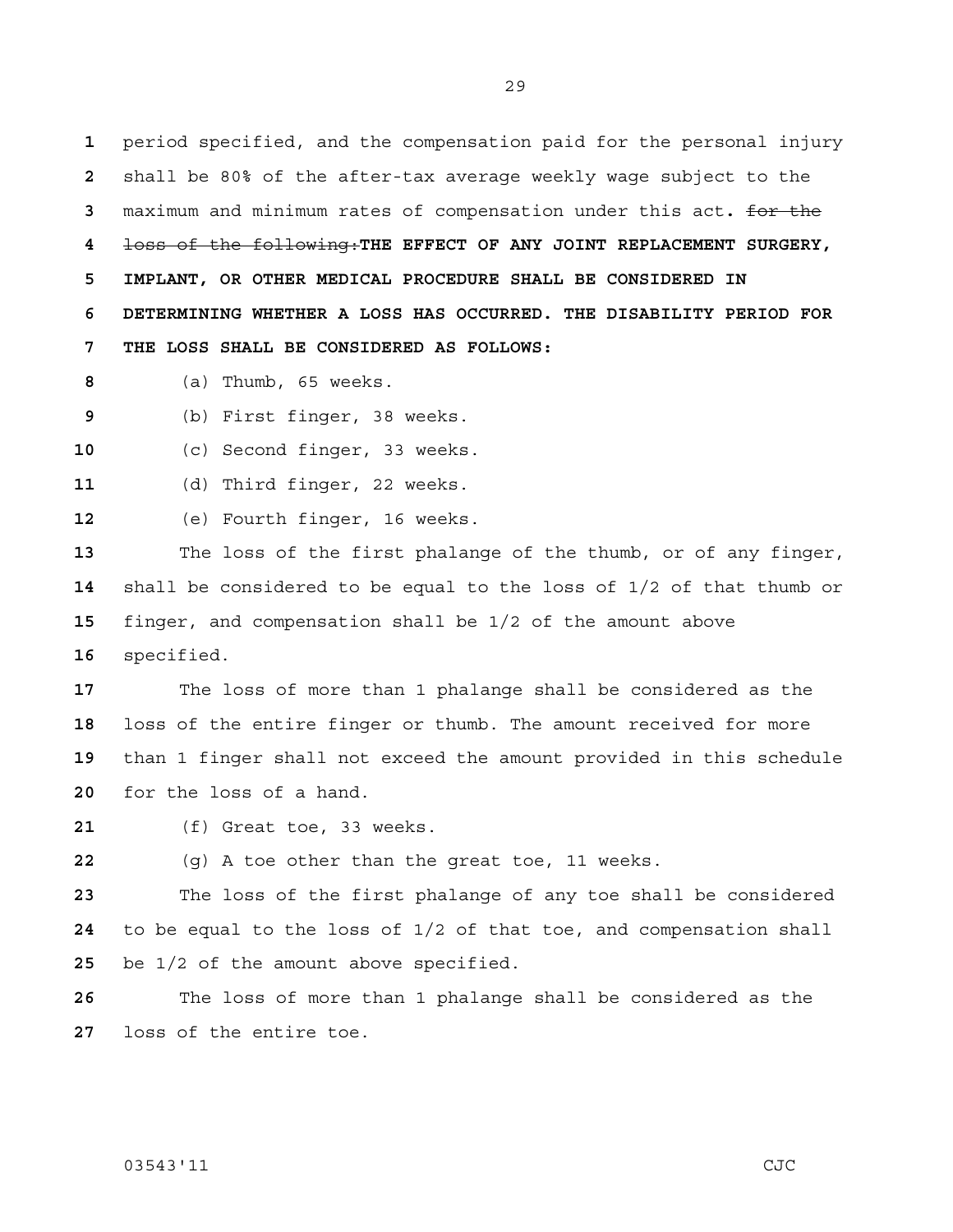- 
- (h) Hand, 215 weeks.
- (i) Arm, 269 weeks.

An amputation between the elbow and wrist that is 6 or more inches below the elbow shall be considered a hand, and an amputation above that point shall be considered an arm.

(j) Foot, 162 weeks.

(k) Leg, 215 weeks.

An amputation between the knee and foot 7 or more inches below the tibial table (plateau) shall be considered a foot, and an amputation above that point shall be considered a leg.

(*l*) Eye, 162 weeks.

Eighty percent loss of vision of 1 eye shall constitute the total loss of that eye.

(3) Total and permanent disability, compensation for which is provided in section 351 means:

(a) Total and permanent loss of sight of both eyes.

(b) Loss of both legs or both feet at or above the ankle.

(c) Loss of both arms or both hands at or above the wrist.

19 (d) Loss of any 2 of the members or faculties in subdivisions **20 SUBDIVISION** (a), (b), or (c).

(e) Permanent and complete paralysis of both legs or both arms or of 1 leg and 1 arm.

(f) Incurable insanity or imbecility.

(g) Permanent and total loss of industrial use of both legs or both hands or both arms or 1 leg and 1 arm; for the purpose of this subdivision such permanency shall be determined not less than 30 days before the expiration of 500 weeks from the date of injury.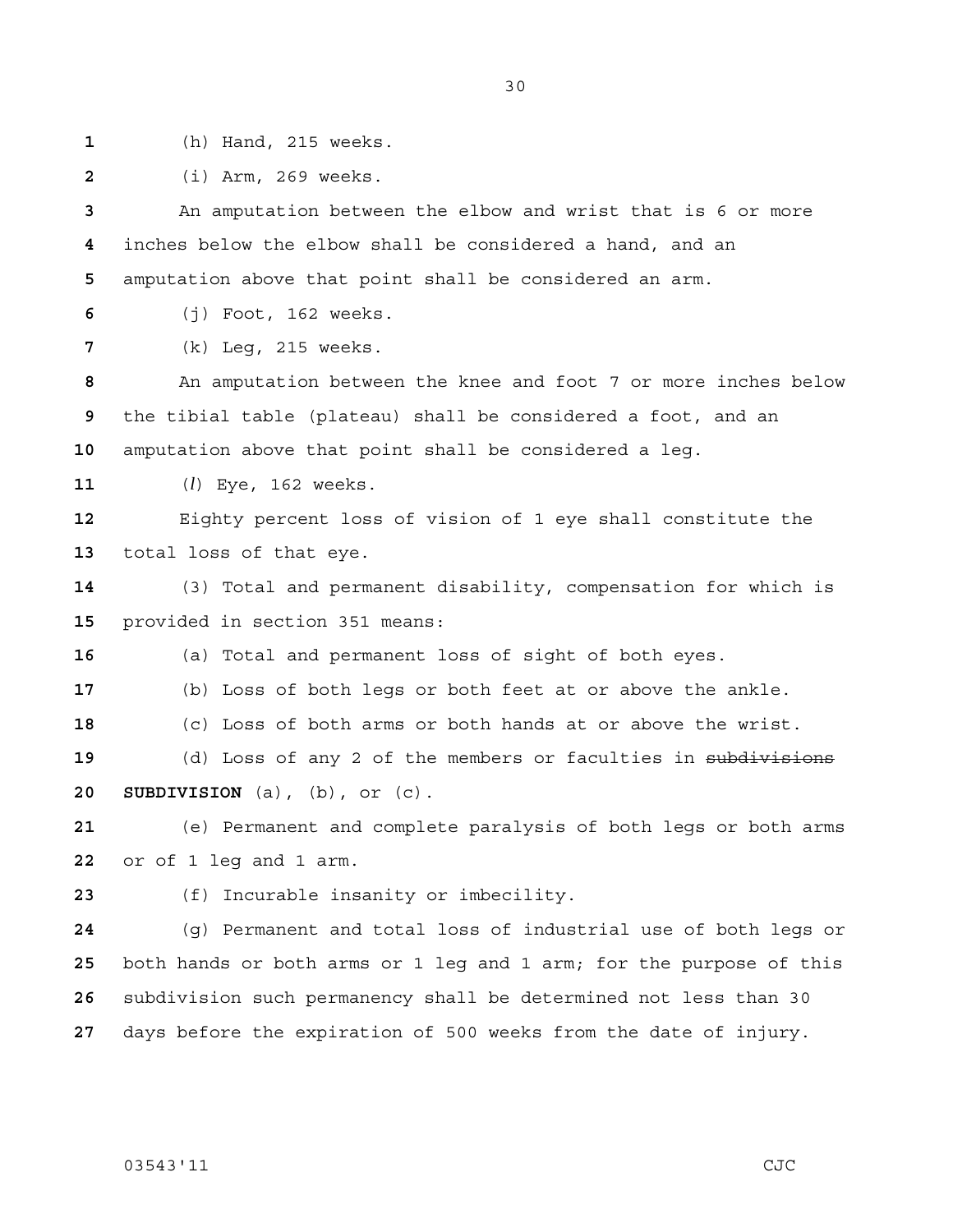(4) The amounts specified in this clause are all subject to the same limitations as to maximum and minimum as above stated. In case of the loss of 1 member while compensation is being paid for the loss of another member, compensation shall be paid for the loss of the second member for the period provided in this section. Payments for the loss of a second member shall begin at the conclusion of the payments for the first member.

Sec. 801. (1) Compensation shall be paid promptly and directly to the person entitled thereto and shall become due and payable on the fourteenth day after the employer has notice or knowledge of the disability or death, on which date all compensation then accrued shall be paid. Thereafter compensation shall be paid in weekly installments. Every carrier shall keep a record of all payments made under this act and of the time and manner of making the payments and shall furnish reports, based upon these records, to the bureau as the director may reasonably require.

(2) If weekly compensation benefits or accrued weekly benefits 18 are not paid within 30 days after becoming due and payable  $\frac{1}{7}$  in cases where **AND** there is not an ongoing dispute, \$50.00 per day shall be added and paid to the worker for each day over 30 days in which the benefits are not paid. Not more than \$1,500.00 in total may be added pursuant to this subsection.

(3) If medical bills or **A** travel allowance are **IS** not paid within 30 days after the carrier has received notice of nonpayment 25 by certified mail  $\frac{1}{r}$  in cases where AND there is no ongoing dispute, \$50.00 or the amount of the bill due, whichever is less, shall be added and paid to the worker for each day over 30 days in which the